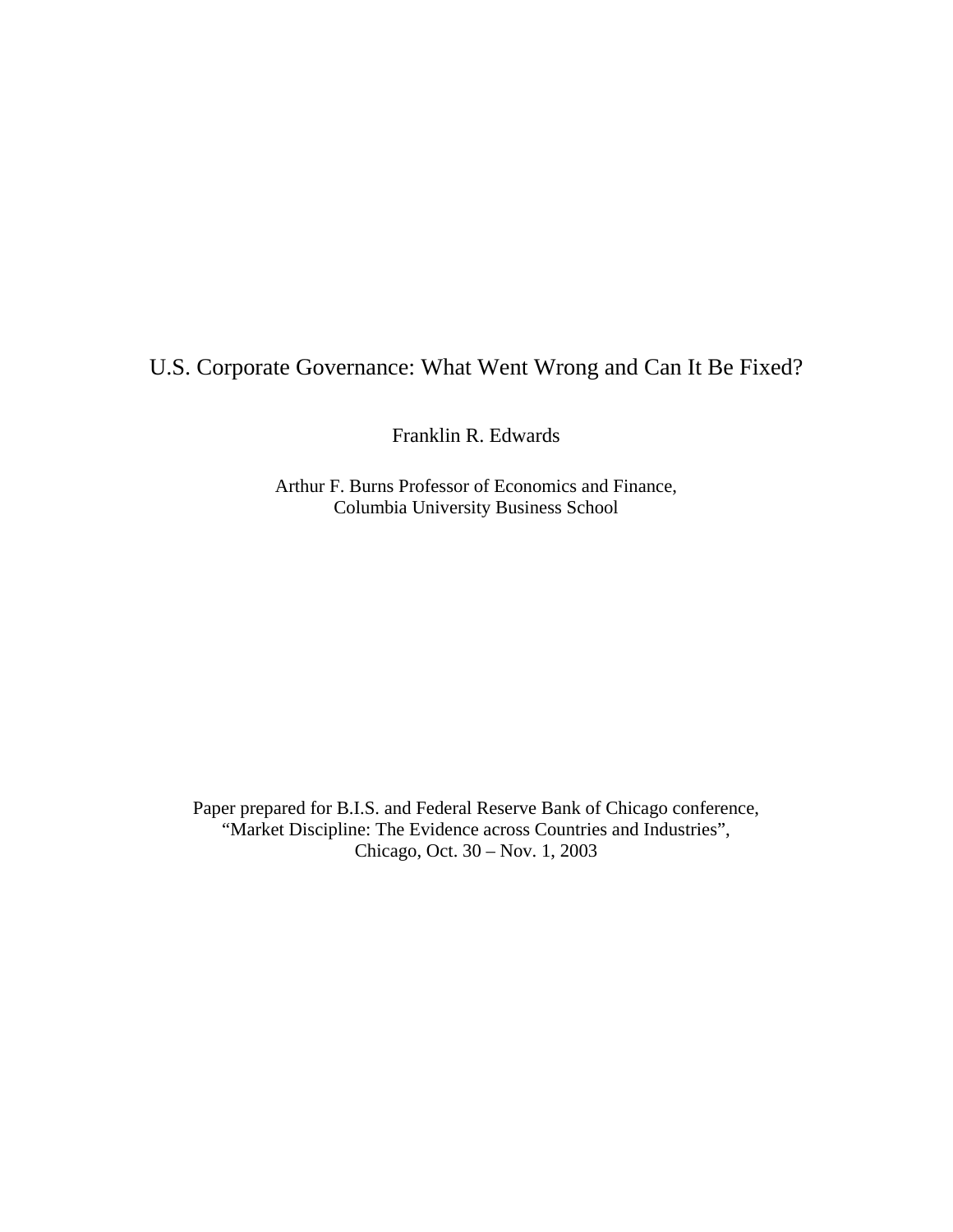## I. Introduction

l

 The front-page corporate scandals that erupted in the U.S. economy beginning in 2001 – Enron, WorldCom, Tyco, Adelphia, HealthSouth, and others – have undermined confidence in the U.S. business system and raised questions about the effectiveness of corporate governance in the United States.<sup>1</sup> While some may see these scandals, and the related financial irregularities, as simply the products of a few dishonest or unethical corporate managers caught up in the collapse of the stock market bubble that began in 2000, the pervasiveness of the corporate misconduct suggests otherwise – that there was a massive failure of U.S. corporate governance to prevent this corporate misconduct. This paper, therefore, seeks to determine why this failure occurred and what can be done to improve our governance system.

 Public confidence is directly related to the effectiveness of corporate governance. Not surprisingly, public distrust of corporate executives has increased sharply in the last few years for several reasons. One of these is the egregiously excessive CEO compensation paid to many CEOs, especially to those presiding over poorly-performing firms with collapsing stock prices. In 2001 Larry Ellison, CEO of Oracle, received \$706 million from stock options as his software company sputtered and its stock fell precipitously. Soon afterward the disclosure of the large perks given to GE's former CEO Jack Welsh made front-page news, reinforcing a growing distrust in the motives of corporate managers. Then there was Jeffrey Barbakow, CEO of Tenet Healthcare, who made \$190 million in the fiscal year ending mid-2002, during which time much of his firm's earnings was being generated by a massive Medicare fraud perpetrated by Tenet

<sup>&</sup>lt;sup>1</sup>In the twelve months prior to May 2003 a Lexis-Nexis search, using the words "corporation" and "scandal" in the same paragraph, turned up 565 articles in the New York Times alone – almost two a day. In the twelve months preceding that there were only 74 instances. Also, three corporate whistleblowers were Time magazine' "people of the year."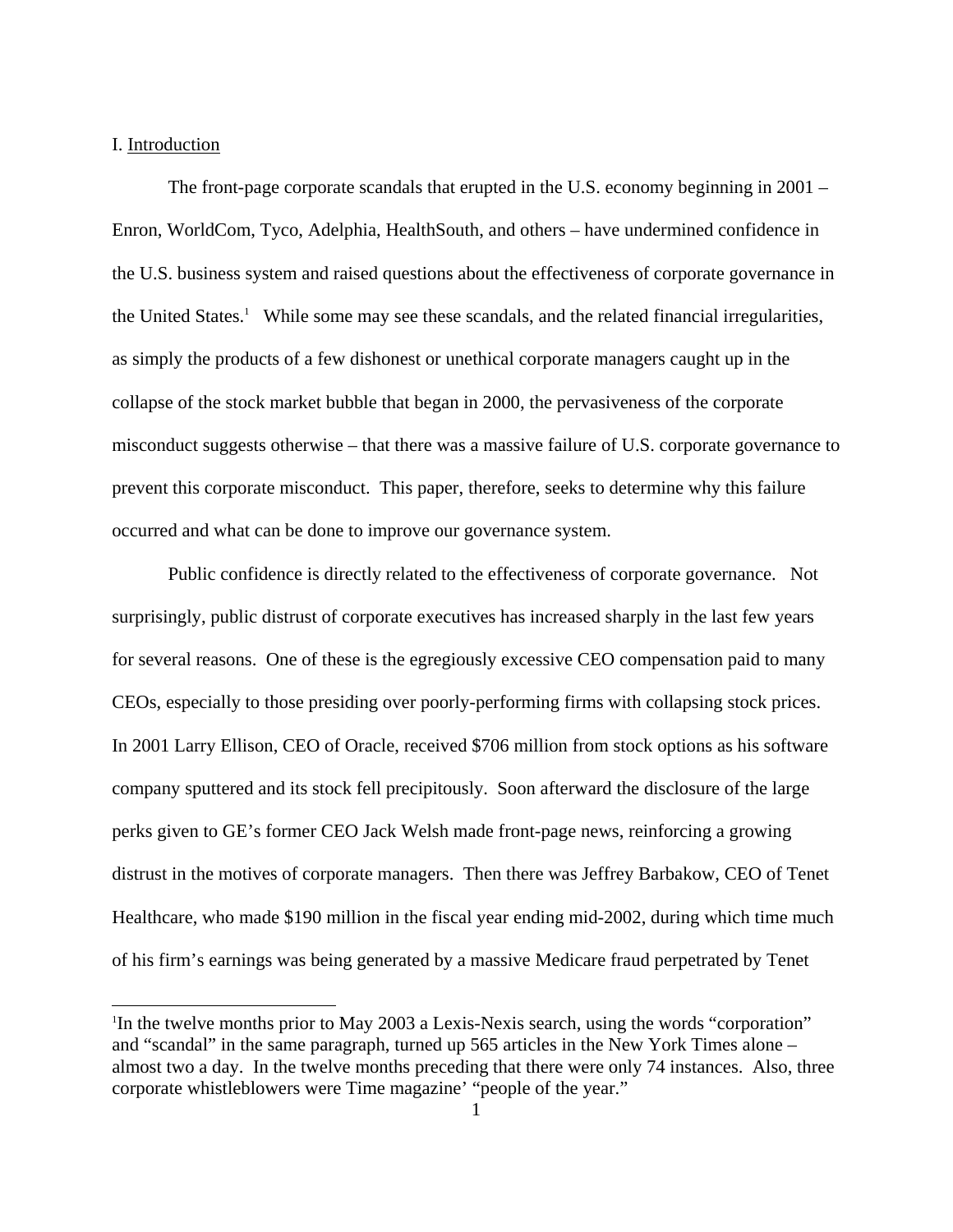Healthcare. And even more outrageous, if possible, was the \$71 million paid to Dennis Kozlowski, Tyco's former CEO, while he was allegedly looting Tyco of some \$600 million.

 The final coup de grace, perhaps, was the recent and embarrassing disclosure of New York Stock Exchange's CEO Dick Grasso's lofty compensation structure and his subsequent forced resignation, putting the NYSE own governance structure in the spot light – particularly troubling given the central role that the NYSE plays in determining and regulating the corporate governance standards of major corporations.

 Repeated incidences of corporate "reporting failures" have also contributed to creating public distrust. Earnings restatements increased markedly during the past ten years. In the twoyear period 2000-2001 there were 426 earnings restatements by publicly traded companies, compared to only 43 a year during the period  $1990-1997$ .<sup>2</sup> Has earnings management (or manipulation) become an integral part of the U.S. business culture, and can business executives be trusted to tell us the truth? A recent Gallup poll of how the public views CEOs of large U.S. corporations is hardly reassuring: CEOs were rated slightly ahead of car dealers in public trust, and well below military officers.<sup>3</sup>

 Whether one believes that our system of corporate governance, whatever its current problems, is still better than that of any other country, the questions raised by recent corporate scandals nevertheless deserve answers.<sup>4</sup> The social and economic returns to good corporate

<sup>2</sup> Moriarty and Livingston (2001), and Huron Consulting

<sup>3</sup> CNN/USA Today/Gallup Poll, July, 2002.

<sup>4</sup> Holmstrom and Kaplan, "The State of U.S. Corporate Governance: What's Right and What's Wrong?" Journal of Applied Corporate Finance, Vol. 15, no. 3, Spring, 2003; and Diane Denis and John McConnell, "International Corporate Governance," ECGI Working Paper no. 05/2003, January, 2003.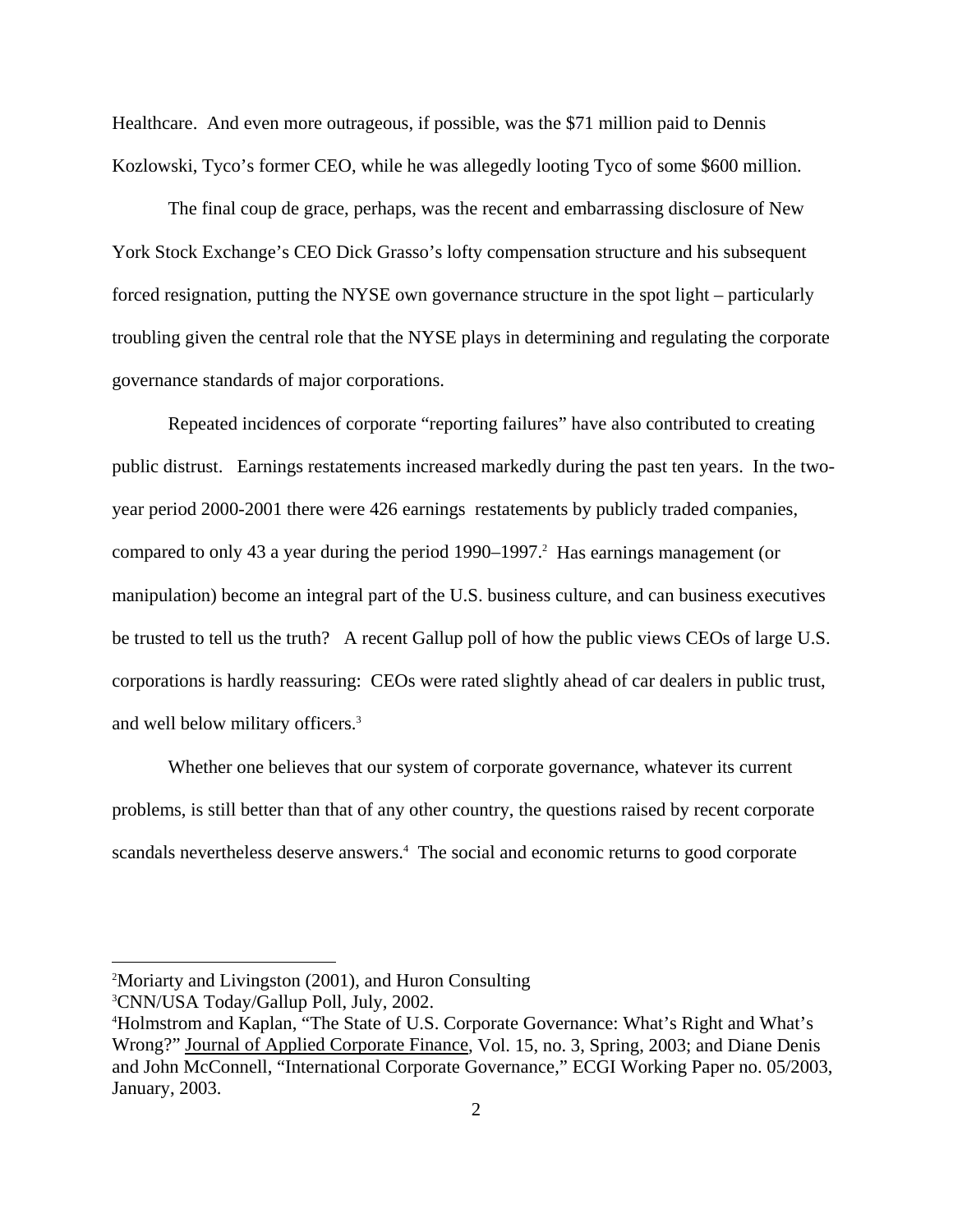governance are high, so it behooves us to improve our corporate governance wherever we can.<sup>5</sup> Recent corporate scandals are a catalyst to do this. This paper reviews the different corporate governance mechanisms employed in the United States to determine why they failed to prevent the recent corporate misconduct and what can be done to improve their effectiveness. A fundamental aspect of this review will be to examine the motivations and incentives of participants in our corporate governance system to determine whether these incentives are aligned with those of shareholders and investors, and, if they are not, to determine whether remedies can be fashioned to more closely align these interests.

#### II. The Structure of Corporate Governance in the United States

 Corporate governance in the United States is comprised of multifaceted legal and institutional mechanisms designed to safeguard the interests of corporate shareholders and to reduce the agency costs that derive from the separation of ownership (shareholders) from control (managers and/or controlling shareholders). Some of these mechanisms seek to increase the information available to shareholders so that shareholders can monitor corporate managers and enhance market discipline. Others seek to protect shareholders by imposing liability on the agents of shareholders (managers and directors) and penalizing them for engaging in activities counter to the interests of shareholders. Still others work through incentivizing managers and other governance participants to pursue the same interests as shareholders. The overriding question, of course, is how all of these governance mechanisms simultaneously failed to protect us from the massive corporate corruption and mismanagement that surfaced during the past few years.

<sup>5</sup> Gompers, Ishii, and Metrick, "Corporate Governance and Equity Prices," Working Paper, Harvard Business School, 2001.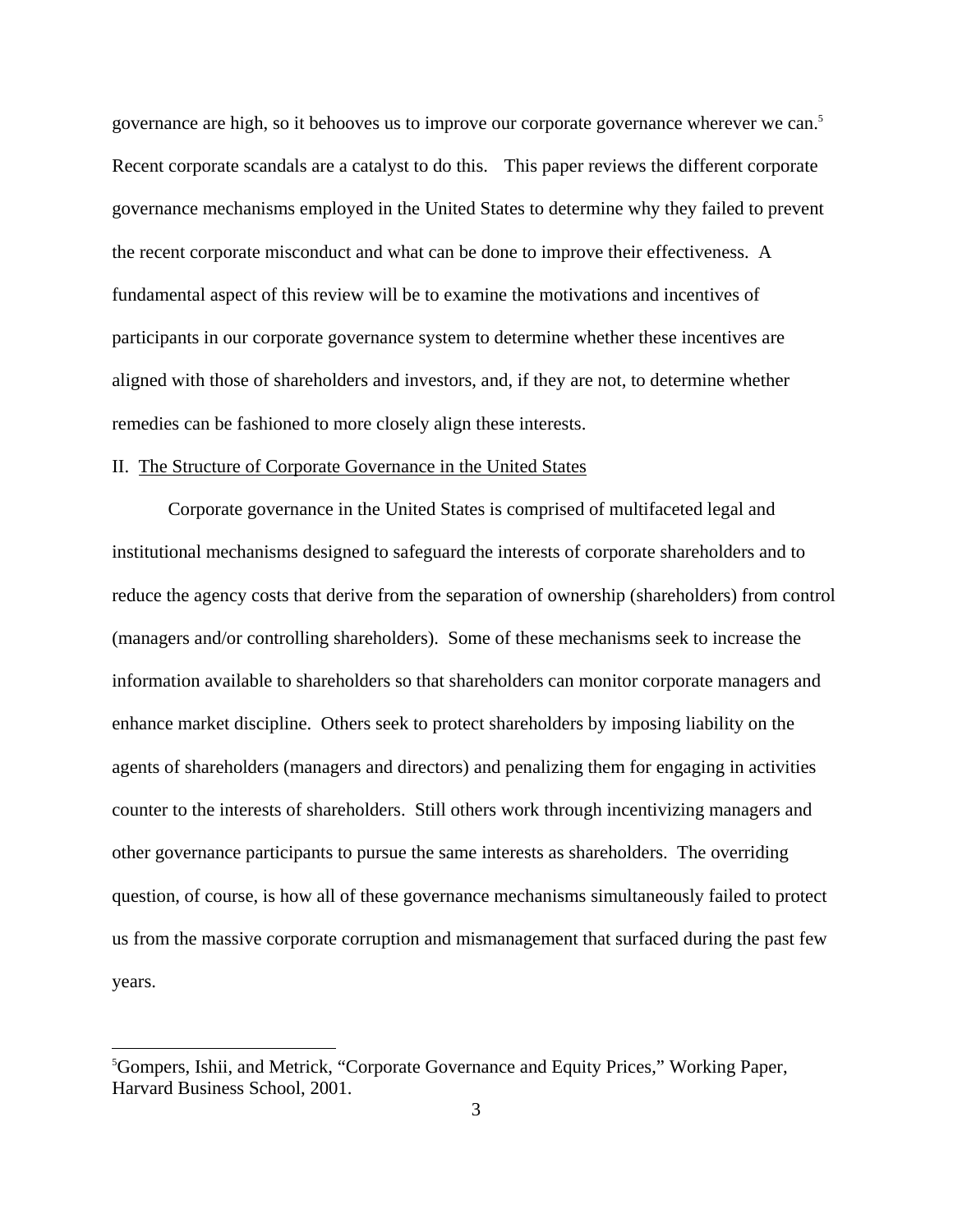What are the "corporate governance" mechanisms in the United States? A first line of defense is our basic legal structure consisting largely (until Sarbanes-Oxley) of state-based corporate law and federal securities laws. Federal securities laws seek to empower shareholders by requiring enough corporate disclosure to make the operations of corporations transparent to shareholders. If shareholders come to believe that a company is being managed improperly or inefficiently, they can decide not to buy the company's stock or to sell it if they already own it. Either way, badly performing managers are subjected to "market discipline" which may change the way that they choose to manage their companies. Federal securities laws also empower shareholders to sue fraudulent managers.

 In addition, federal securities law provides a proxy voting system that empowers shareholders to elect corporate directors and to impose their collective will with respect "material" changes in the organization or operations of the company. The proxy system, however, is typically not cost- effective for shareholders who hold only small stakes in th e company.

 Corporate law is a second line of defense. State law and the certificate of incorporation endows corporations with perpetual life and establishes a governance structure for the corporation, assigning rights and duties to shareholders, directors and managers. These rights and duties, as interpreted and honed by a long-line of court cases, have resulted in managers and directors (and controlling shareholders) owing various fiduciary duties to shareholders – specifically, duties of care, loyalty, and candor. Breaches of these duties can result in shareholder suits against managers and directors to stop certain actions from occurring (such as the sale of the company) or for damages stemming from actions that were not in the interests of

4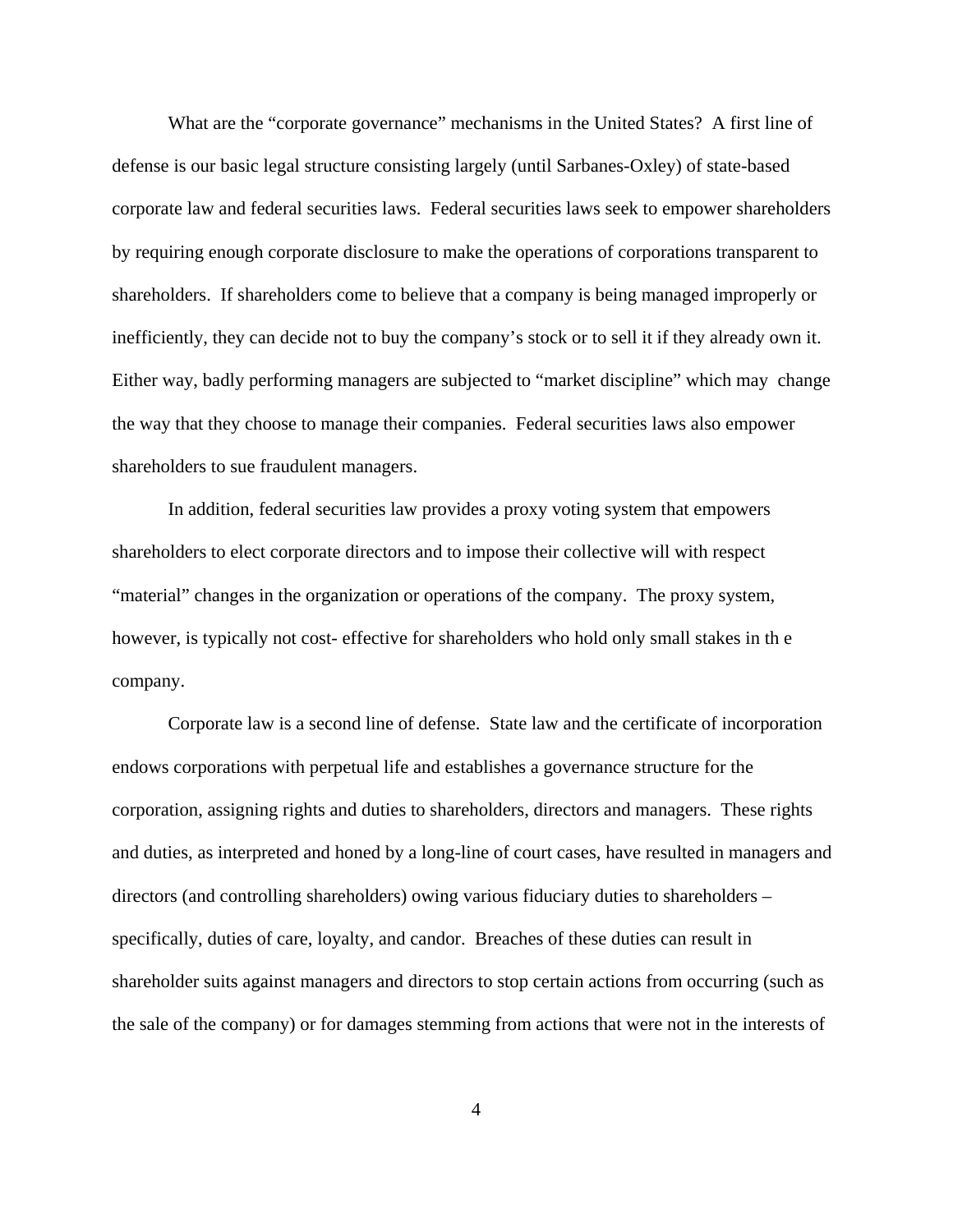shareholders. State corporate law, therefore, attempts to better align the interests of managers and directors with those of shareholders by imposing various obligations on managers and directors and then penalizing them if they fail to meet those obligations.

 A third governance mechanism is executive compensation. Shareholders and their elected directors may choose to employ an incentive compensation structure for both managers and directors that better aligns their interests with those of shareholders. In particular, executive compensation has been increasingly tied to the company's stock performance by granting managers either stock options or restricted stock.

 Prior to the 1990's very little use was made of equity-based compensation schemes, but during the 1990's equity-based pay, and particularly stock options, increased dramatically. Of the \$11.2 million increase in *average* CEO pay during the 1990's (from \$3.5 million in 1992 to \$14.7 million in 2000), stock options valued at the time of the grant alone accounted for \$6.4 of this amount (stock options grew from \$800,000 to nearly \$7.2 million). By 1999, 94 percent of S&P 500 companies were granting stock options to their top executives, and the grant-date value of these options accounted for 47 percent of total CEO compensation. Further, stock options were given to a broad range of executives and employees. This stands in sharp contrast to executive pay packages in other countries, which have typically employed far lesser amounts of equity-based pay.

 Supplementing the foregoing governance mechanisms are two "market disciplinary" mechanisms: "gatekeepers" and "hostile takeovers." The term "gatekeepers," broadly viewed, has come to mean the auditors, credit rating agencies, securities analysts, underwriters, and lawyers who protect the interests of shareholders by monitoring the

5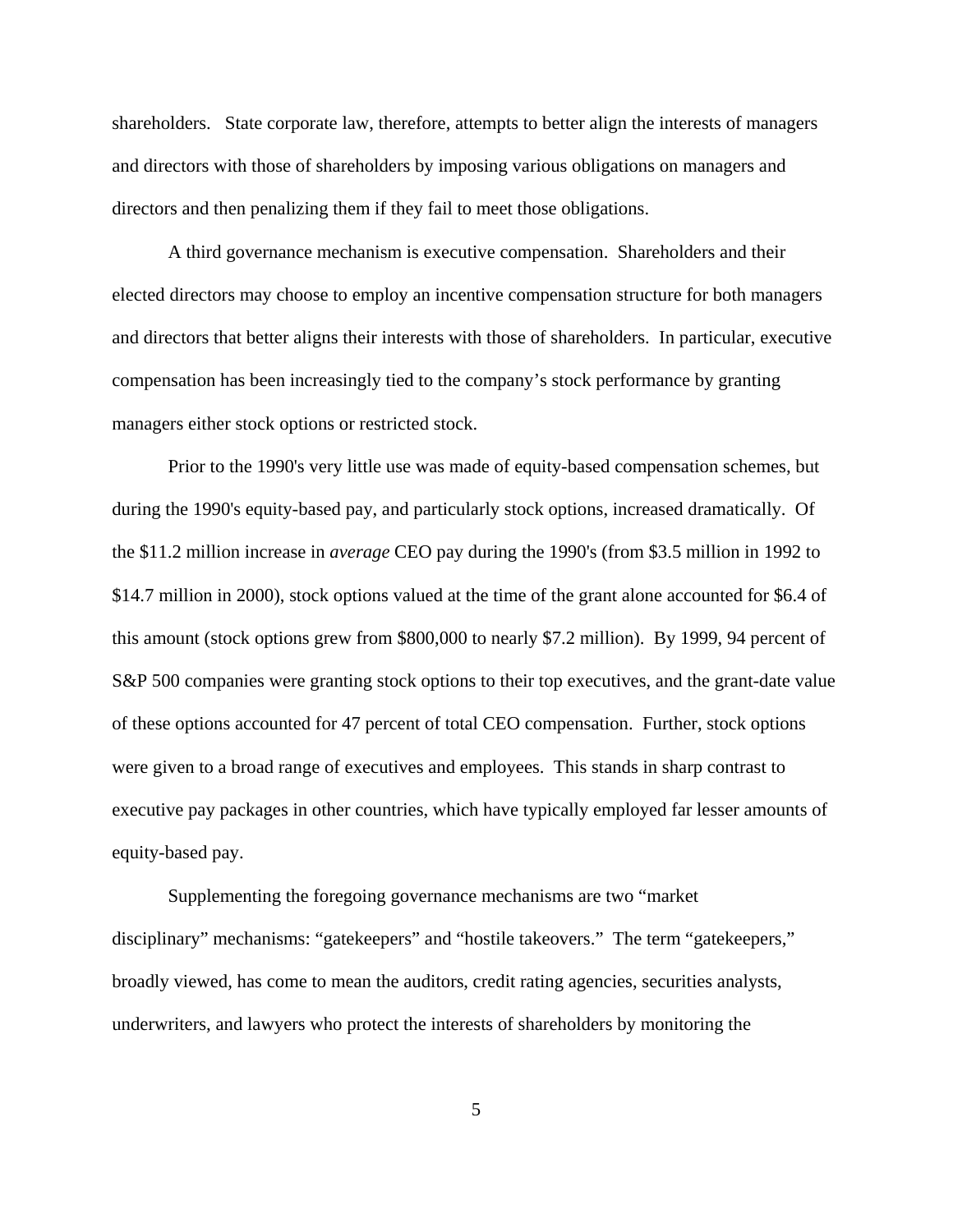corporation and corporate insiders, and by "certifying" the accuracy of corporate reporting and the legality of corporate behavior. Gatekeepers can be thought of as independent, skilled, professionals who are interposed between the corporation and investors and who perform a certification function imposed either by the law (such as auditors) or by market convention (such as securities analysts). A firm that fails to obtain the requisite "certifications" is penalized by being denied full access to capital markets.

 According to conventional theory, we can rely on gatekeepers to perform these roles honestly and effectively because they are independent of the corporations they monitor and because their business success depends critically on their credibility and reputation. The desire to build and maintain a strong reputation with investors and creditors, arguably, aligns the incentives of gatekeepers with those of investors and creditors, rather than with those of corporate managers. In addition, the threat of private litigation deters gatekeepers from fraudulent or reckless behavior.

 Hostile takeovers, in theory, are the ultimate market response to corrupt or inept management and a failure of other corporate governance mechanisms to correct these problems. Takeovers replace entrenched and inept managers with new managers capable of increasing stockholder value, and typically introduce new measures to align manager interests with those of shareholders (such as incentive compensation schemes). Hostile takeovers, however, are usually costly because by definition they encounter stiff resistence from entrenched managers and because the law permits entrenched management to erect formidable takeover defenses. Thus, a hostile takeovers is a viable option only when agency costs are especially large. Nonetheless, the mere threat of a hostile takeover may be a significant deterrent to lazy and inept managers.

 $\sim$  6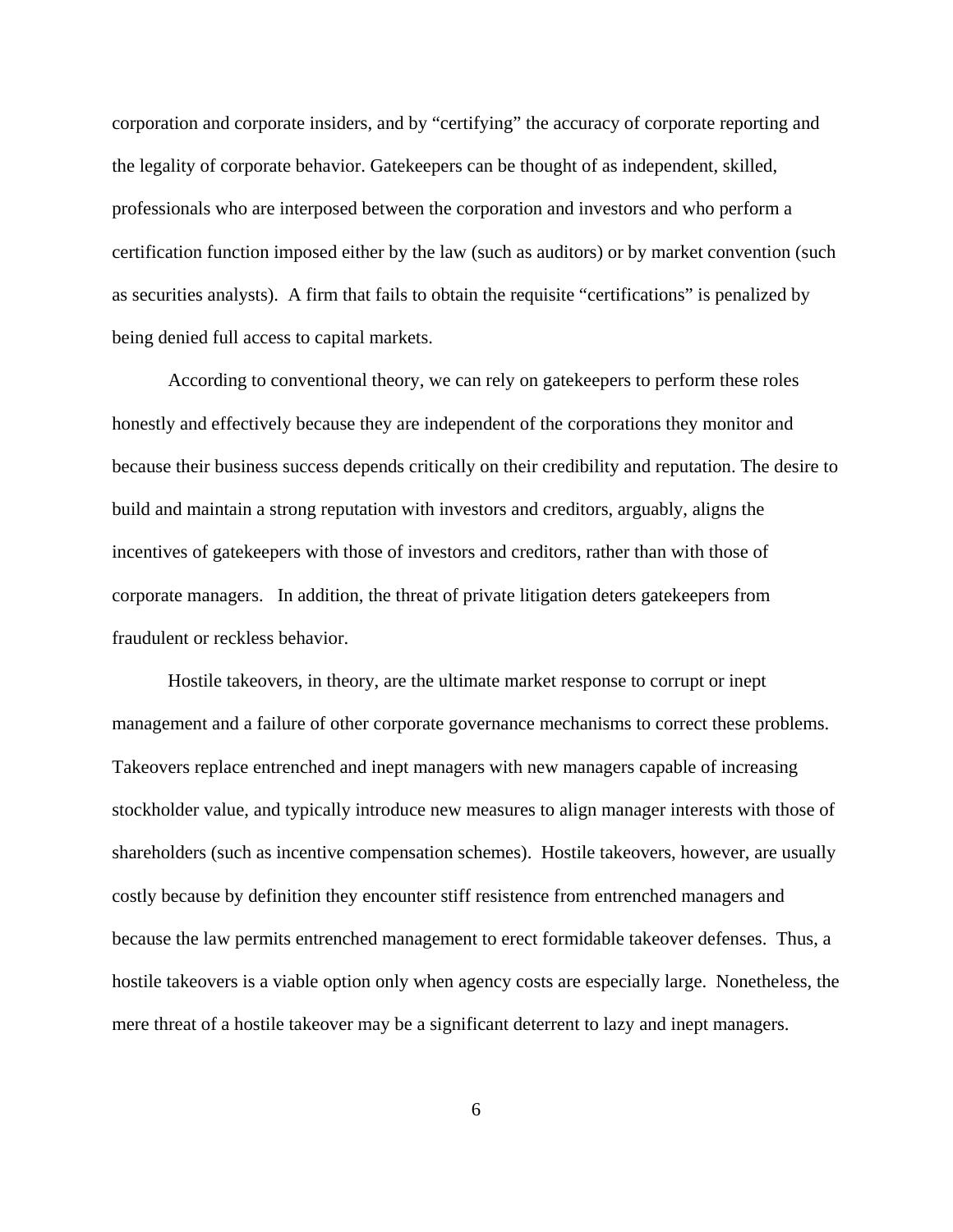There is also the possibility that hostile takeovers can be used to "greenmail" companies rather than to increase efficiency. Thus, while hostile takeovers are undoubtedly an important component of an effective system of corporate governance, they provide only a crude check on incompetent or fraudulent managers.

#### III. What Went Wrong?

 Most of the recent corporate scandals are characterized by either the willingness of corporate managers to inflate financial results, either by overstating revenues or understating costs, or to divert company funds to the private uses of managers (i.e, to loot the company). Prominent examples of fraudulent "earnings management" are WorldCom's intentional misclassification of as much as \$11 billion in expenses as capital investments – perhaps the largest accounting fraud in history; Enron's creation of off-balance sheet partnerships to hide the company's deteriorating financial position and to enrich Enron executives; and HealthSouth's overbilling of Medicare and fraudulent accounting practices. Examples of just plain looting are Adelphia and Tyco, where top executives allegedly stole millions of dollars from their companies and then tried to cover it up.

 If nothing else, the pervasiveness of this kind of managerial misconduct raises fundamental questions about the motivations and incentives of American business managers and about the effectiveness of American corporate governance.

 1. Is there a fundamental misalignment of managerial and shareholders interests in the United States, and, if so, what are the causes of this misalignment? Or, stated somewhat differently, does the incentive structure that American managers typically face motivate them to

7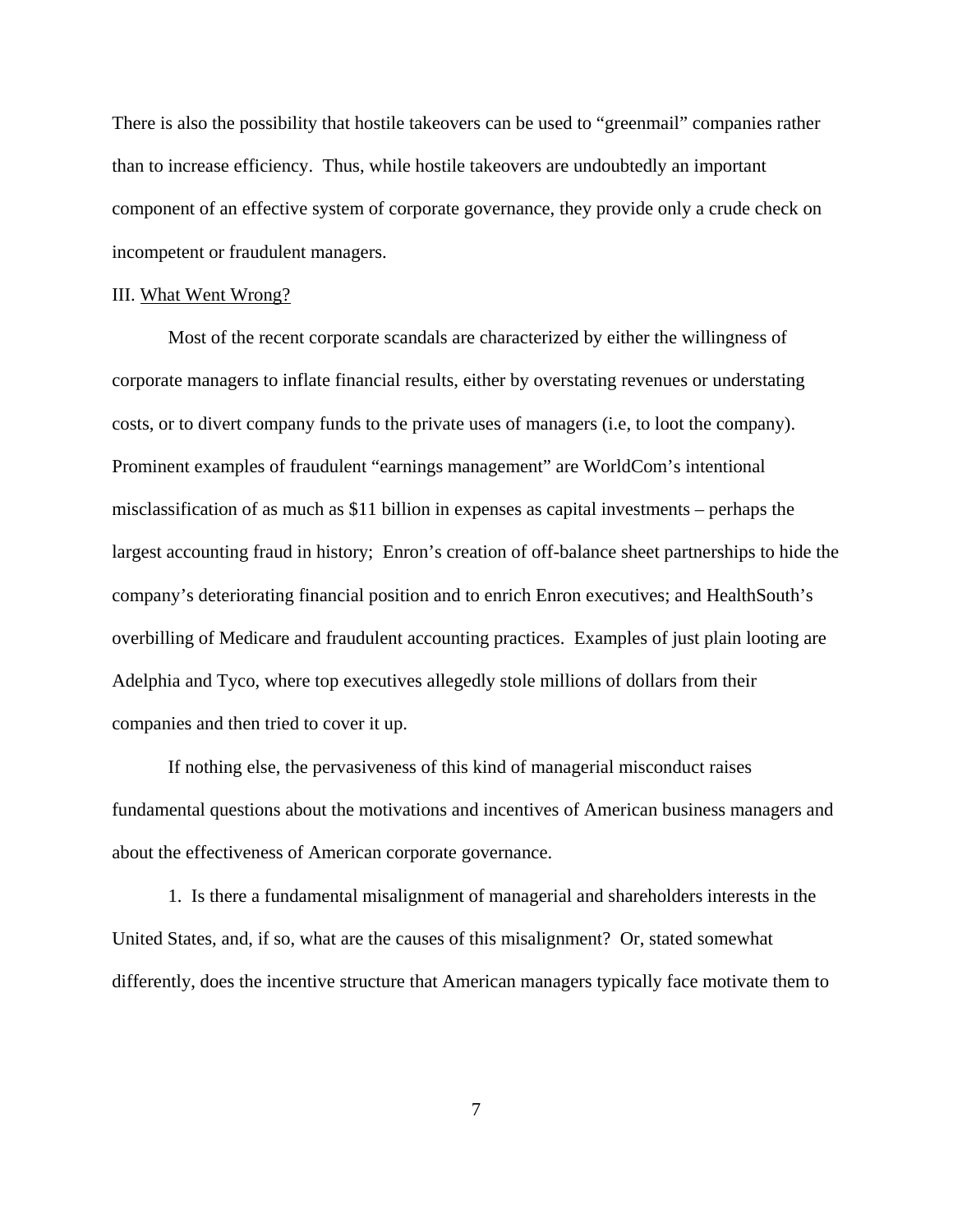engage in the kind of financial fraud and earnings mismanagement that has characterized recent corporate scandals, and what is the source of this perverse incentive structure?<sup>6</sup>

 2. Why did internal governance mechanisms, such as corporate boards, audit committees, and compensation committees) either condone or, more likely, fail to penetrate the fog of misinformation and fraud that shrouded managerial misconduct and allowed managers to deceive shareholders and investors? Are the incentives of board members the same as those of shareholders, or are they conflicted in significant ways?

 3. Why did external gatekeepers (such as auditors, credit rating agencies, and securities analysts) not uncover the financial fraud and earnings manipulation, and alert investors to potential discrepancies and problems. What are the incentives of gatekeepers and are these consistent with those of shareholders and investors?

 4. Finally, why were not shareholders themselves more vigilant in protecting their interests, especially our large institutional investors? What are the motivations and incentives of money managers?

# A. Managerial Compensation and Earnings Misreporting

 $\overline{a}$ 

 Why do managers engage in earnings misreporting in the short-run when they know that the true state of the company's operations must eventually be revealed, either by the collapse of the firm or by their inability to continue to deceive investors? Further, why has the incidence of misreporting increased during the 1990's? There must, obviously, be benefits that managers can reap in the short-run that make such deceptive behavior rationale. An obvious benefit of misreporting is that managers get to keep their jobs longer, but this benefit existed long before

<sup>6</sup> By earnings mismanagement I mean not only reporting that is illegal or inconsistent with accepted accounting standards but also statements that while within accepted legal and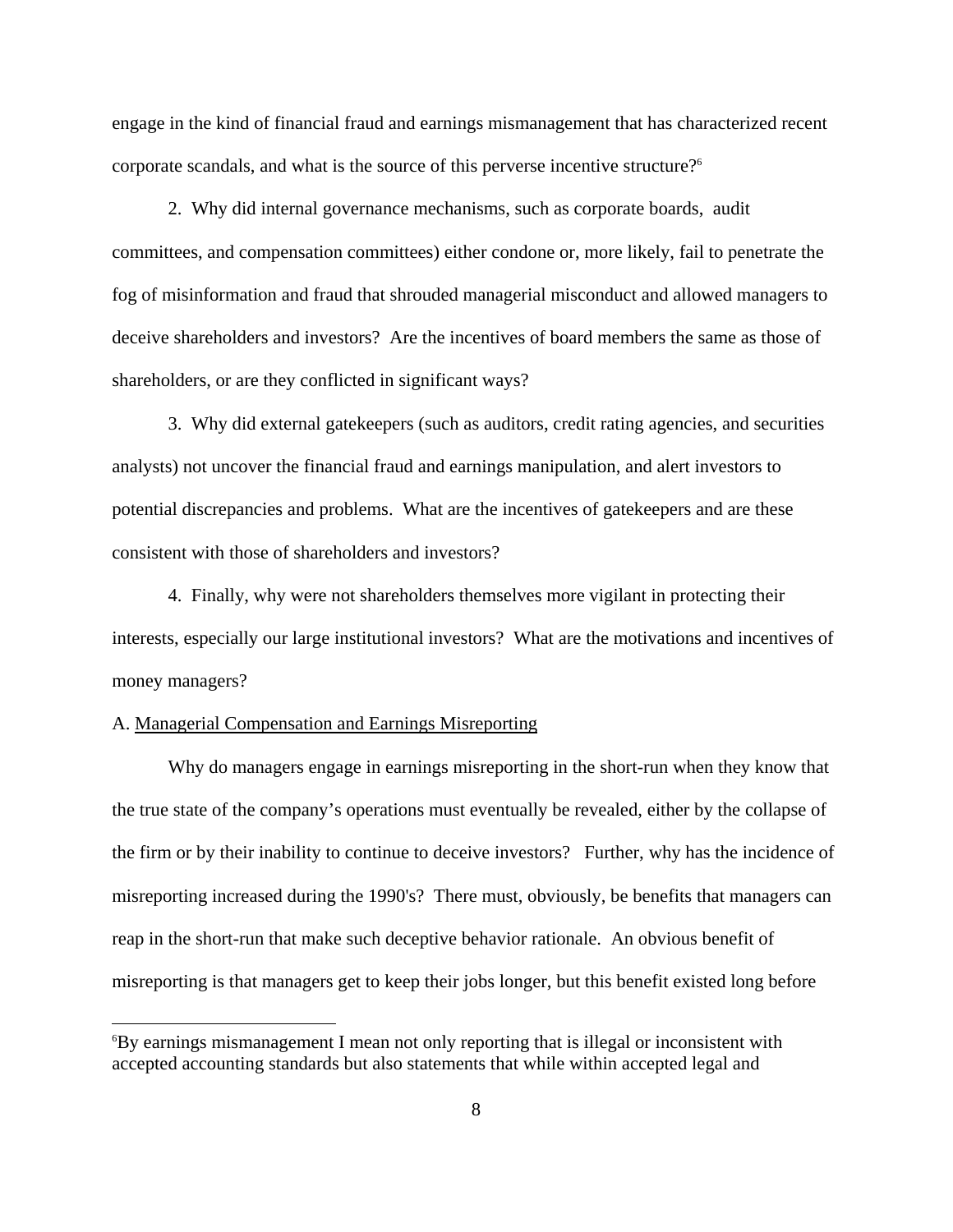the 1990's and probably does not explain the increased incidence of misreporting during the 1990's. I believe the answer is that the benefits from misreporting increased substantially during the 1990's, and therefore the incentive to misreport was greater, because of the dramatic change in the compensation structure of American executives.

 In particular, in 1989 only 4 percent of the median CEO pay of the S&P 500 industrial companies was equity-based – 96 percent was salary and cash bonuses. By 2001, equity-based pay had jumped to 66 percent of the median CEO compensation.<sup>7</sup> Further, a greater use of stock options by companies accounts for most of this increase in equity-based pay. As a consequence, the sensitivity of CEO pay, as well as that of other executives, to short-term corporate performance increased sharply in the 1990's. Further, as stock price climbed during the 1990's, executives were able to exercise these options and sell stock to take advantage of favorable company performance. Thus, the incentive to continue to report (or misreport) favorable company performance was substantial, so long as executives held options that could be exercised and the stock sold to take advantage of favorably reported company performance.

 Equity-based pay is certainly part of the Enron story. The compensation of Enron executives was closely linked to shareholder value, and executives had a substantial portion of their compensation at risk (as much as 70 percent according to Enron's own compensation committee report). As such, Enron executives clearly had a strong incentive to make every effort to increase earnings and the company's stock price. While this may arguably result in a better alignment of interests of managers and shareholders, it may also have the unintended effect of creating strong temptations for managers to engage in transactions that circumvent accounting

accounting standards are primarily meant to deceive investors about the company's true financial condition.

<sup>7</sup> Hall and Murphy (2002).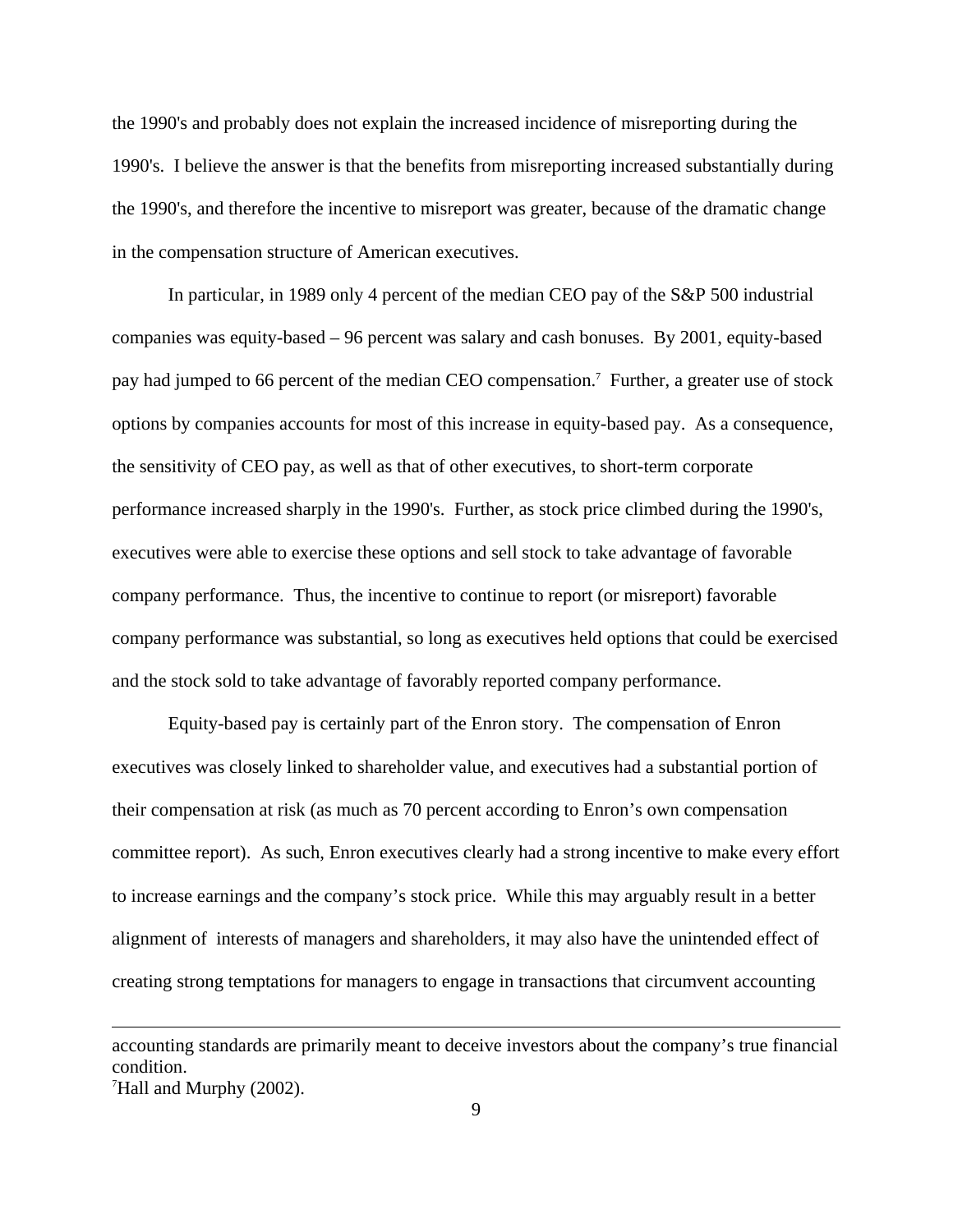rules and misrepresent the financial condition of the company in order to boast the company's stock price.

 One implication of the recent corporate scandals, therefore, is that we may want to revisit how we are using equity-based compensation to motivate managers, and, in particular, whether a different pay structure could be used that mitigates or eliminates the associated incentives for managers to misreport. While the rationale behind equity-based compensation is sound – to motivate managers and better align manager and stockholder interests, there may be better ways to structure pay packages. In particular, we might make more use of "restricted" stock to prevent managers from taking advantage of short-run events (for example, options holders could receive restricted stock), increase the transparency of executive pay packages though greater disclose and more sensible accounting treatment of stock option grants (i.e, expensing them in financial statements), and provide prompt disclosure of stock selling by managers so that the market can better assess the motivations behind such selling. In addition, stricter accounting standards that reduce the ex ante opportunities to engage in misreporting would also help to curb misreporting, as would a requirement that companies and their auditors have to report a "true and fair view" of the company's financial condition.<sup>8</sup>

### B. The Performance of Corporate Boards

 $\overline{a}$ 

 Why have corporate boards not been more alert to the kinds of managerial behavior that brought about recent corporate scandals? Again, Enron is illustrative of the problem. As boards go, Enron's was a "Dream Team," stacked with sophisticated and distinguished individuals, and with experts in finance, investing and accounting. Its directors had significant ownership stakes

<sup>&</sup>lt;sup>8</sup>See Benston and Hartgraves, "Enron: What Happened and What We Can Learn From It," Journal of Accounting and Public Policy, 21 (2002), 105-127.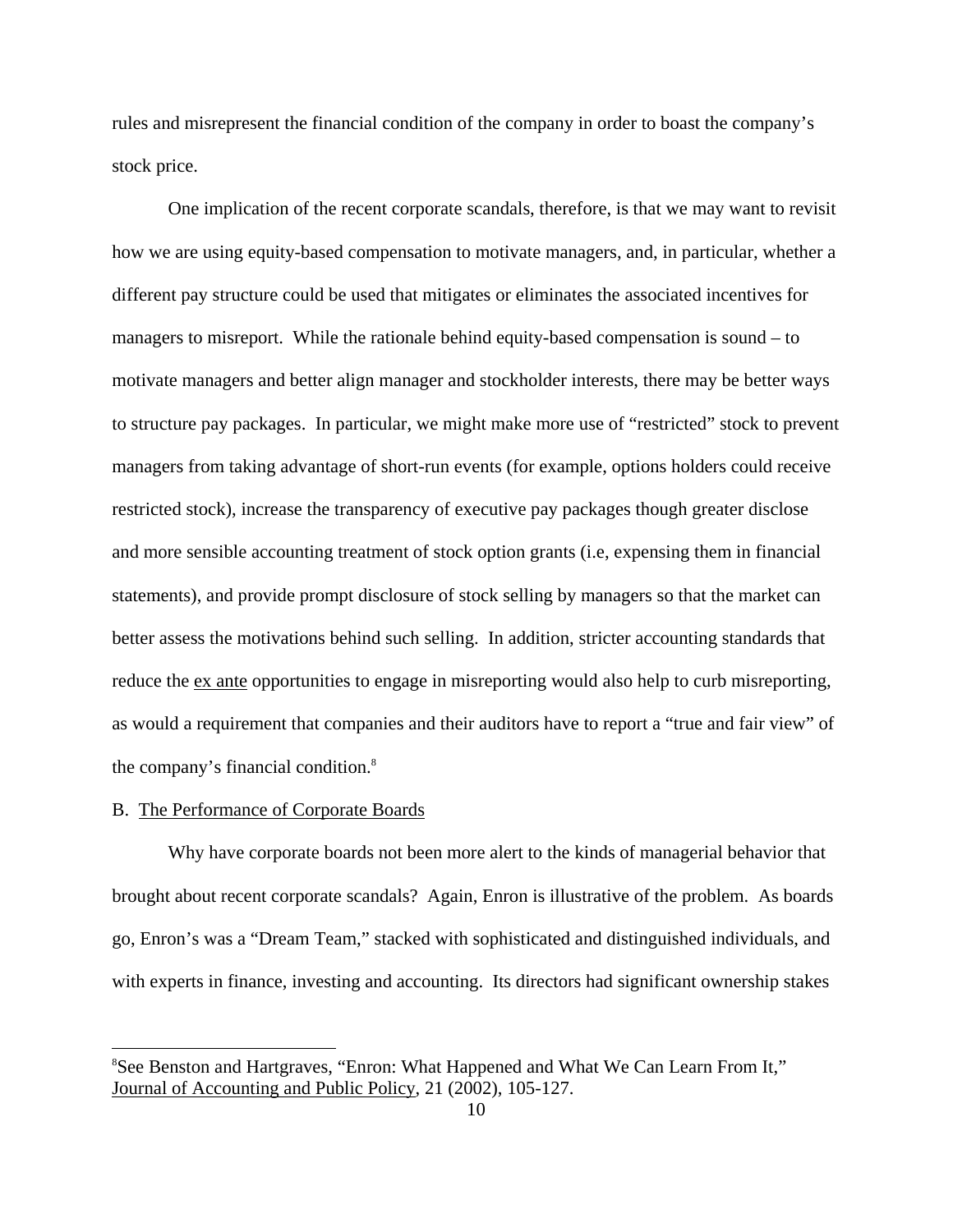in Enron as well, so their interests should have been aligned with those of Enron's shareholders.<sup>9</sup> Its 14-member board had only two internal executives, Chairman of the board and former CEO Kenneth Lay and President and CEO Jeffrey Skilling. The other twelve directors consisted of five CEOs, four academics, a professional investor, the former president of Enron's whollyowned subsidiary Belco Oil & Gas (an affiliated director), and a former U.K. politician. On paper, at least, 86 percent of Enron's board might be considered to be "independent," considerably higher than for most U.S. companies.10

 Enron's board structure also was everything one could have wanted: subcommittees for compensation and management development, audit and compliance, nominating and corporate governance, and finance, and these committees were all comprised of outside directors (except for the finance committee which had one affiliated director). In addition, the audit committee had a state of the art charter making it "...overseer of Enron's financial reporting process and internal controls..."; had "...direct access to financial, legal, and other staff and consultants of the company"; and had the power to retain other (outside) accountants, lawyers, or whatever consultants that it deemed appropriate.<sup>11</sup>

 Even the corporate culture at Enron seemed ideal. In a 1999 speech on the Conference on Business Ethics, Chairman Kenneth Lay said:

<sup>9</sup> The beneficial ownership of the outside directors reported in the 2001 proxy ranged from \$266,000 to \$706 million. See Gillan and Martin, "Financial Engineering, Corporate Governance, and the Collapse of Enron," WP 2002-001, Center for Corporate Governance, U. of Delaware, p. 23.

<sup>&</sup>lt;sup>10</sup>See Enron's proxy statement, May 1, 2001. Subsequent to Enron's collapse, the independence of some of Enron's directors was questioned by the press and in Senate hearings because some directors received consulting fees in addition to board fees, Enron had made donations to groups with which some directors were affiliated and had also done transactions with entities in which some directors played a major role.

<sup>&</sup>lt;sup>11</sup>See J. N. Gordon, "What Enron Means for the Management and Control of the Modern Corporation: Some Initial Reflections, U. of Chicago Law Review (2003)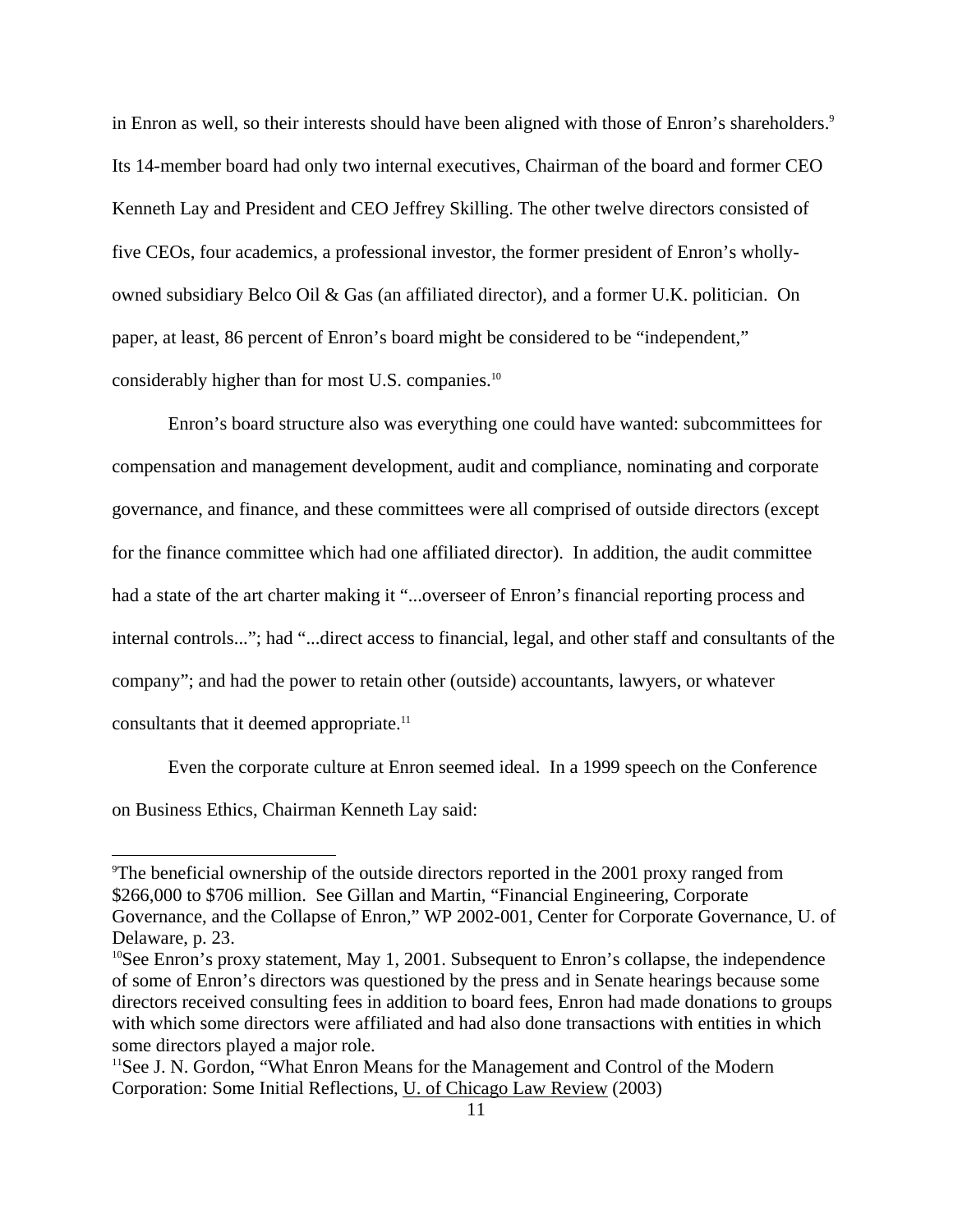"A strong independent and knowledgeable board can make a significant difference in the performance of any company. ... It's not an accident that we put strength of character first. Like any successful company, we must have directors who start with what is right, who do not have hidden agendas and [who] strive to make judgements about what is best for the company and not about what is best for themselves or some other constituency."

 Yet detailed examinations of what happened at Enron after its collapse arrived at conclusions about board performance strikingly at odds with the picture painted above. The Congressional Subcommittee on "The Role of the Board of Directors in Enron's Collapse" concluded that there was a fiduciary failure of the board (a breach of its duties of care, loyalty, and candor?) because it allowed Enron to engage in high risk accounting, inappropriate conflict of interest transactions, extensive undisclosed off-the-books activities, inappropriate public disclosure, and excessive compensation.<sup>12</sup> And the Powers Report concluded that "The board cannot be faulted for failing to act on information that was withheld, but it can be faulted for the limited scrutiny it gave to [many] transactions, [such as those] between Enron and the LJM partnerships." (p. 148)

 Whether or not these are fair assessments of the board's performance, Enron does make clear that in an environment of high-powered equity-based compensation schemes combined with opaque financial disclosure policies, which can create strong incentives to manipulate financial results, boards must be especially diligent about monitoring financial results and financial controls, and about monitoring and approving transactions where there are actual or potential conflicts of interest. It is fair to say, I believe, that the Enron board did not meet this higher standard of care.

12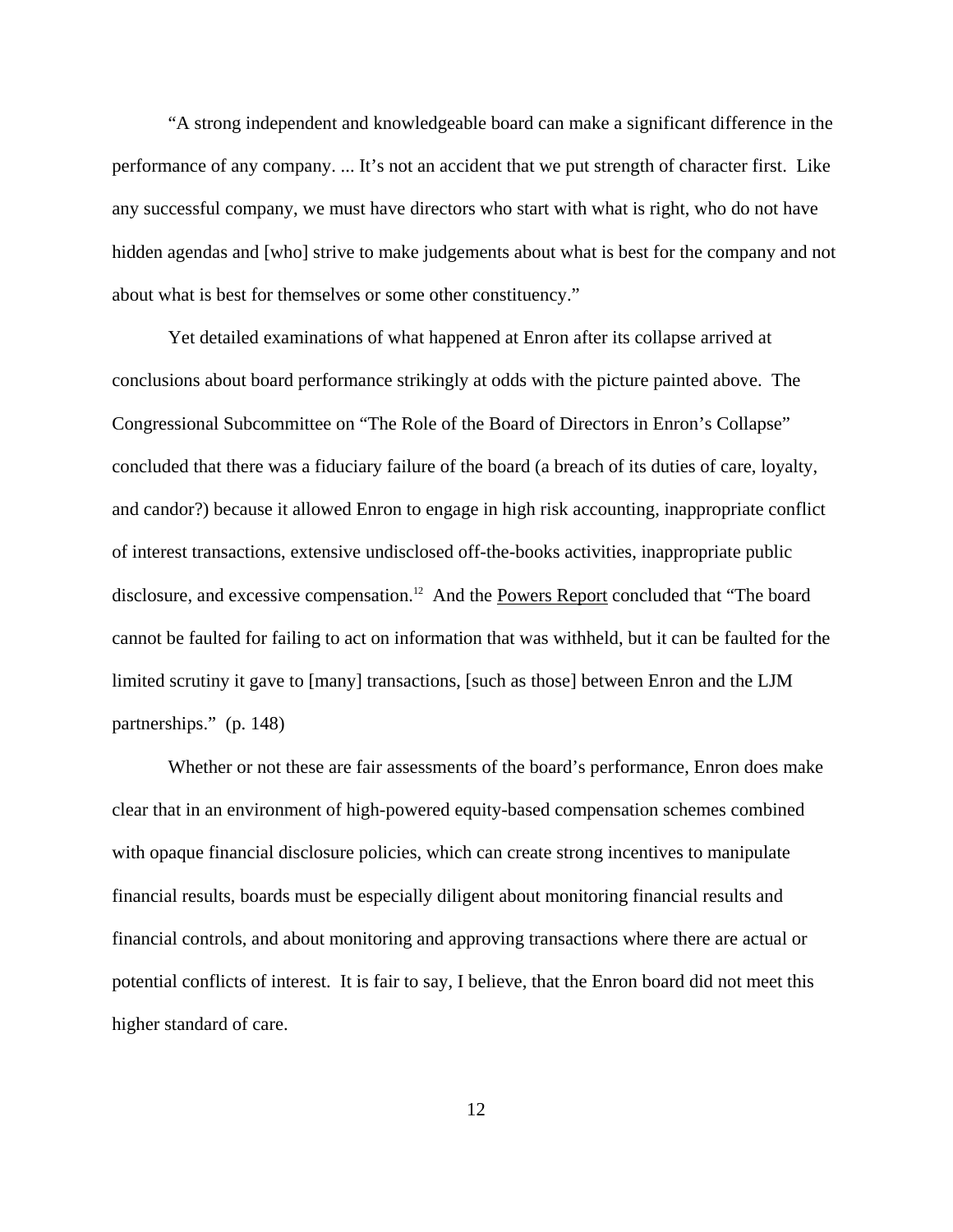Why did the Enron and other corporate boards fail? And can we do anything to prevent this from happening against? Sarbanes-Oxley and the NYSE new governance rules seek to improve board performance by increasing the independence of boards and by requiring them to follow more specific processes and procedures to assure that they act responsibly and independently. Specifically, the definition of "independence" has been tightened in an effort to eliminate conflicts of interest among board members, and there are new requirements that both boards and key board subcommittees must be comprised of a majority of independent directors. In addition, to enhance market discipline greater disclosure is now required of off-balance sheet arrangements and other transactions that have obfuscated company financial statements and mislead investors.

 In short, Sarbanes-Oxley reforms have in effect codified and given teeth to what was generally viewed as "best practice" prior to the recent corporate scandals, and by doing so, I believe, has already changed the corporate culture about what board responsibilities are and about what a good boards and directors need to do. It will probably also increase director liability for misconduct in the future. This can only help to narrow the scope for corporate misconduct in the future. It remains to be seen, however, whether Sarbanes-Oxley will succeed in changing the traditional culture of collegiality and the "go along" atmosphere that pervaded most corporate boards in the past, and which Warren Buffett, in his annual letter to Berskshire Hathaway shareholders, summed up well when he confessed he had often been silent on management proposals contrary to shareholders interests while serving on 19 boards since the 1960s. Most boards, he said, had an atmosphere where "collegiality trumped independence."<sup>13</sup> I

<sup>&</sup>lt;sup>12</sup>Permanent Subcommittee on Investigations, Committee on Governmental Affairs, United States Senate, July 8, 2002. 13USA Today, 3/31/03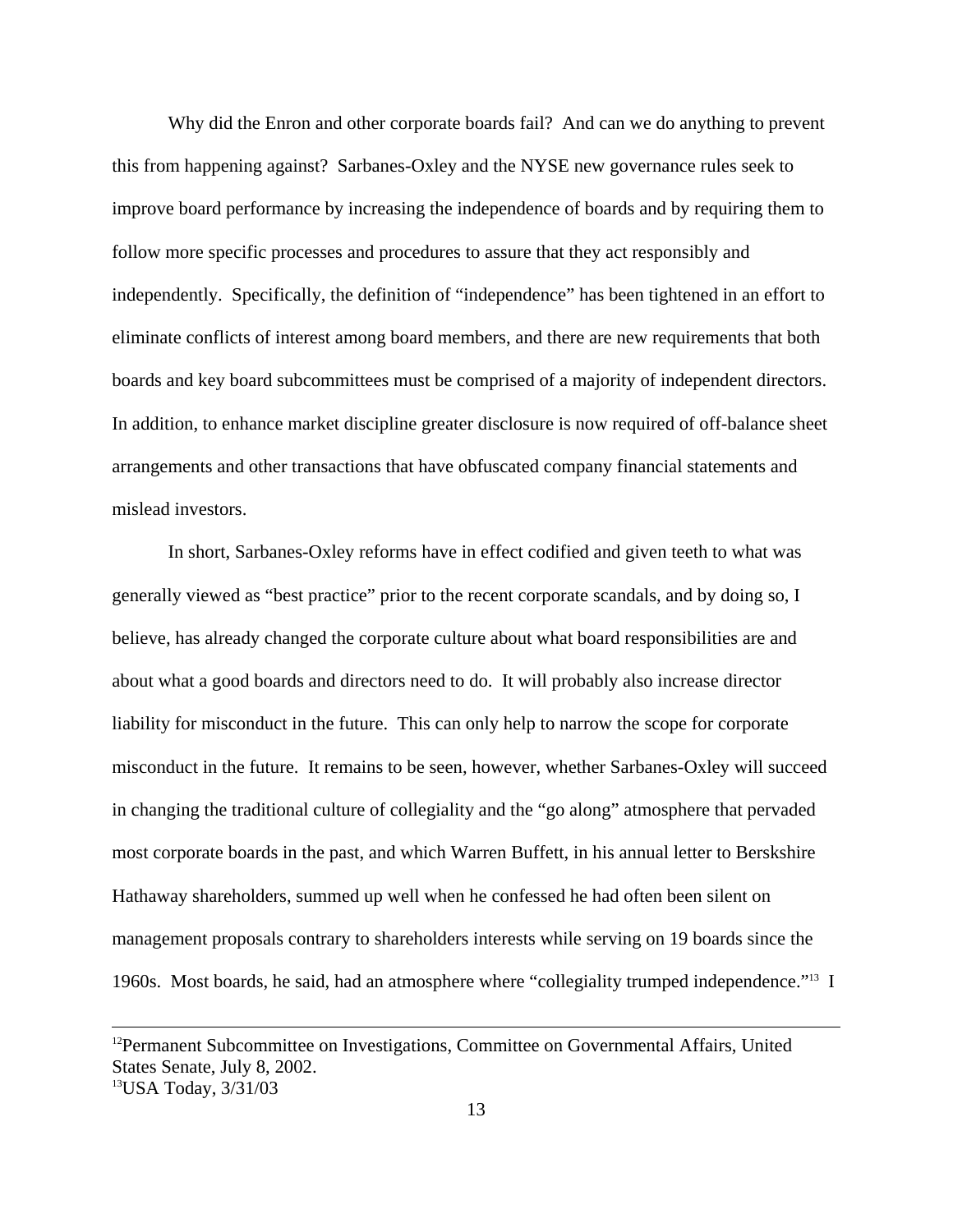think Sarbanes-Oxley has a good chance of changing this culture. But I would go even further than Sarbanes-Oxley and separate the jobs of CEO and Chairperson of the Board, and require that the board be chaired by an independent director.

#### C. Gatekeepers

 It is also important is to increase market discipline of corporations. While greater transparency – better accounting rules and disclosure – is an essential part of this goal, it is equally important that information be used effectively to further the interests of investors and shareholders. Making "gatekeepers" more effective may be our bests hope for achieving this.

 What explains the collective failure of the gatekeepers – external auditors, analysts, and credit rating agencies – to detect and expose the questionable financial and accounting decisions that led to the collapse of Enron, WorldCom, and other "misreportings" or accounting frauds? According to one view gatekeepers can be expected to perform their monitoring roles diligently and honestly because their business success should depend on their credibility and reputation with the ultimate users of their information – investors and creditors. Lacking this credibility, why would firms even employ auditors and credit rating agencies? Further, if gatekeepers provide fraudulent or reckless opinions, they are subject to private damage suits by those damaged by relying on their misleading opinions.

 The fallacy of this view, of course, is that the interests of gatekeepers may be more closely aligned with those of corporate managers than with investors and shareholders. Gatekeepers, after all, are typically hired, paid, and fired by the very firms that they evaluate or rate, and not by creditors or investors. Auditors are hired and paid by the firms they audit; credit rating agencies are typically retained and paid by the firms they rate; lawyers are paid by the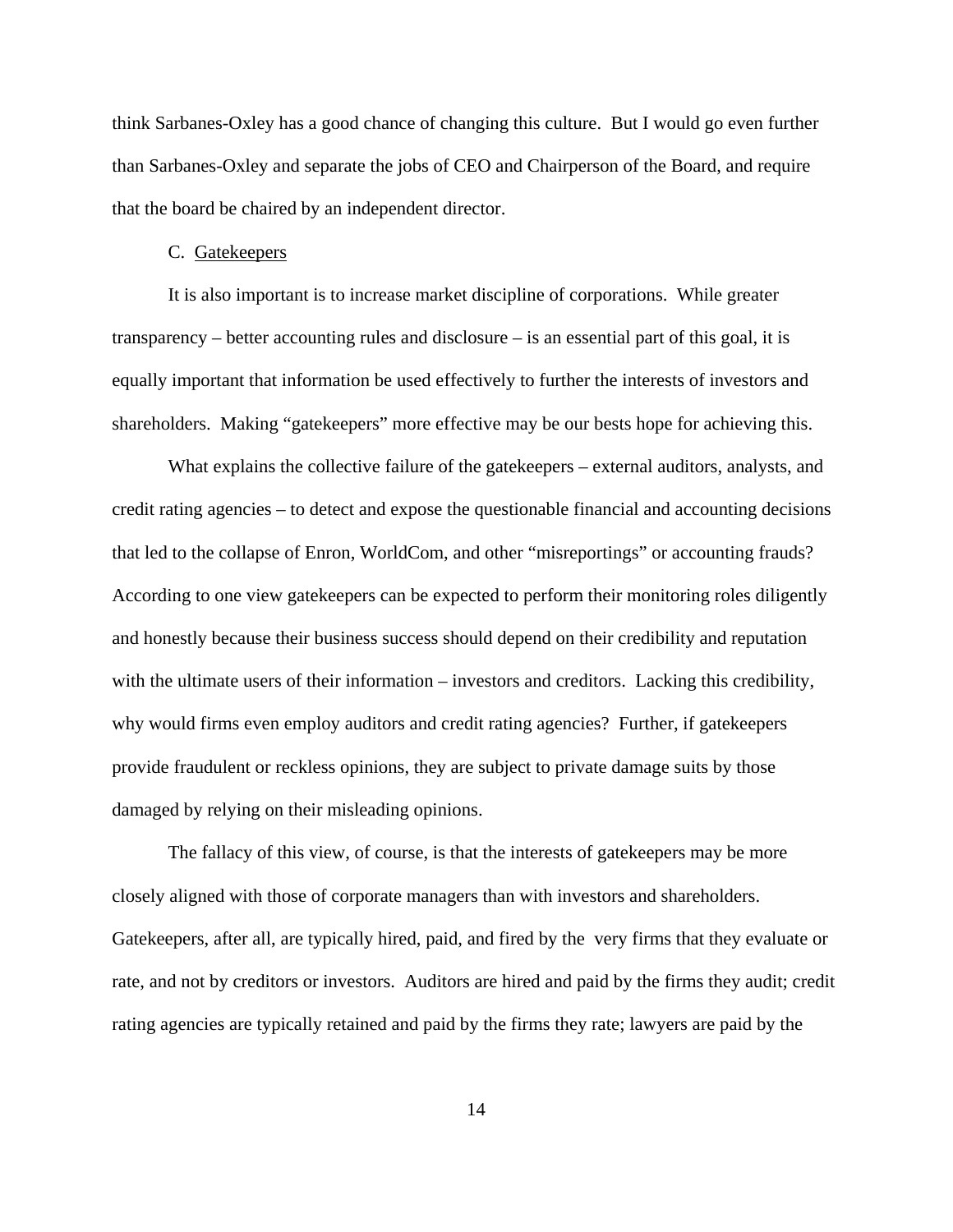firms that retain them; and, as we have recently learned through embarrassing law suits brought against high-profile investment banks, the compensation of security analysts (who work primarily for investment banks) is closely tied to the amount of related investments banking business that their employers (the investment banks) do with the firms that their analysts evaluate.<sup>14</sup> It is not much of an exaggeration, I believe, to say that firms that hire gatekeepers are paying them for favorable evaluations, not unbiased evaluations. Gatekeepers certainly know this, and that if they give unfavorable evaluations they are unlikely to be retained again.

 Thus, an alternative view is that most gatekeepers are inherently conflicted, and cannot be expected to act in the interests of investors and shareholders. This conflict is also more serious than may at first appear because in many cases, such as auditing firms, clients of the auditing firm are typically associated with a single partner of the auditing firm, so that the loss of a client can mean a devastating loss in income and reputation to that partner, and may adversely effect his or her position at the firm. Further, it can be argued that gatekeeper conflict of interest has gotten worse during the 1990s because of the increased cross-selling of consulting services by auditors and credit rating agencies, and by the cross-selling of investment banking services.<sup>15</sup> According to one recent survey, large corporations now pay consulting fees to their auditors that are on average more than three times the audit fee they pay.16 In contrast, in 1990, 80 percent of

 $14$ Citigroup paid \$400 million to settle government charges that it issued fraudulent research reports; and Merrill Lynch & Co. agreed to pay \$200 million for issuing fraudulent research in a settlement with securities regulators, and also agreed that in the future its securities analysts would no longer be paid on the basis of the firm's related investment-banking work. 15John C. Coffee, Jr., "What Caused Enron? A Capsule Social and Economic History of the 1990's," Working Paper No. 214, Columbia University Law School, January 20, 2003. See also, John C. Coffee, Jr., 'Understanding Enron: It's About the Gatekeepers, Stupid," 57 Bus. Law. 1403 (2002); and John C. Coffee, Jr., "Corporate Gatekeepers: Their Past, Present, and Future," Duke L. J., no. 7, 2003.

<sup>&</sup>lt;sup>16</sup>Janet Kidd Stewart and Andrew Countryman, "Local Audit Conflicts Add Up: Consulting Deals, Hiring Practices In Question," Chicago Tribune, February 24, 2002, p. C-1;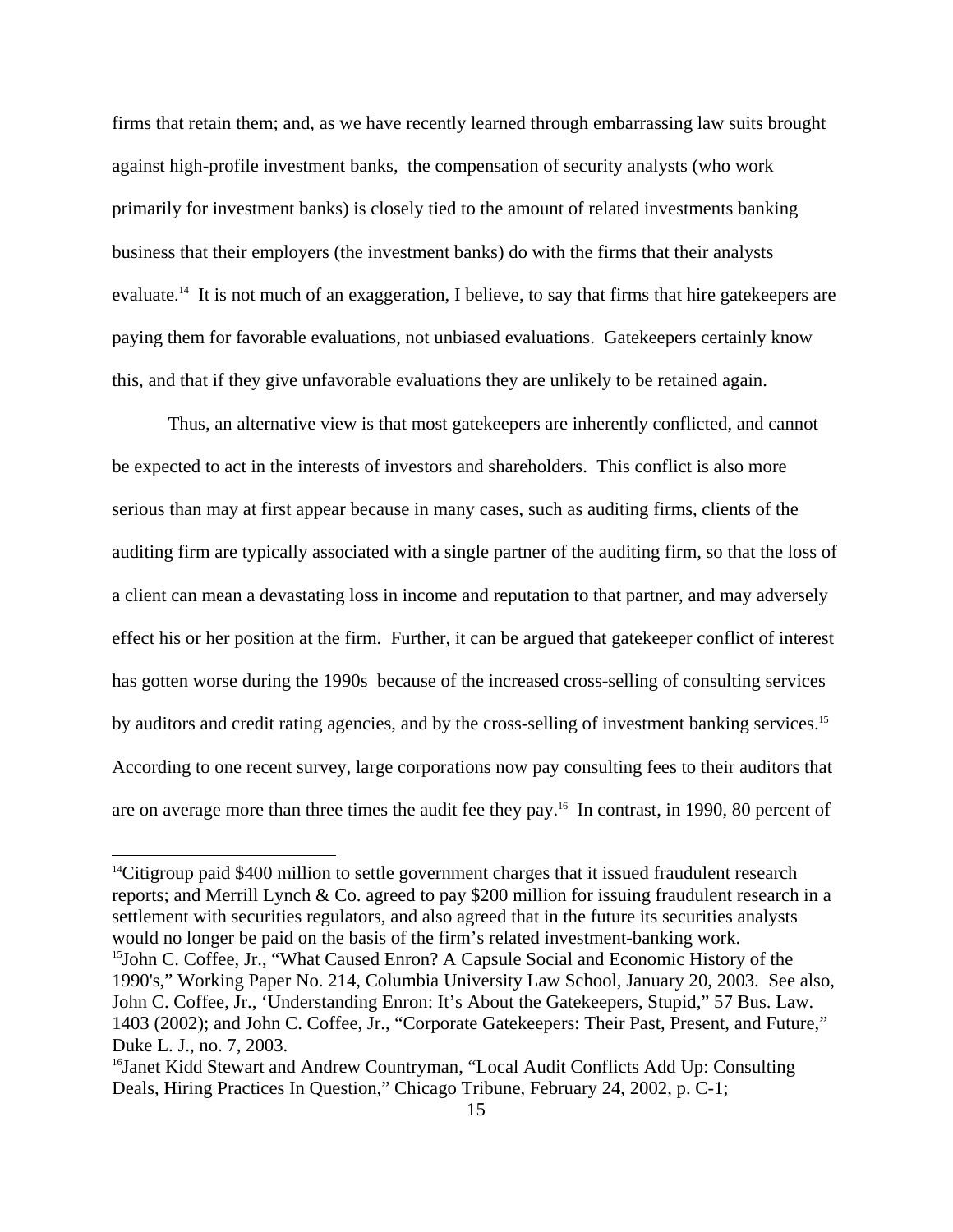the clients of the Big Five auditing firms received no consulting services from their auditing firms, and only one percent of those clients paid consulting fees in excess of their auditing fees.<sup>17</sup>

 Increased cross-selling may reduce market discipline by gatekeepers because it makes it easier for clients to threaten to fire uncooperative gatekeepers. For example, firing an auditor might subject the firm to intense public scrutiny and result in public disclosure of the reasons for the auditor's dismissal or resignation, and may even invite SEC intervention.18 But it is far easier and less visible for a firm to threaten to reduce its use of the auditor's consulting services in retaliation for an unfavorable opinion. This can be powerful incentive auditors and other gatekeepers to provide compliant opinions. Further, increased cross-selling may make it rationale for gatekeepers to engage in behavior that is very profitable in the short (or intermediate) term but "reputation-depleting" in the long-run.

 Finally, an argument can be made that during the 1990's the deterrent effect of legal liability for gatekeepers declined as well, further reducing market discipline.<sup>19</sup> Prior to the 1990's, auditors, for example, faced a real risk of civil liability from class action suits. But during the 1990's Supreme Court decisions together with the Private Securities Litigation Reform Act of 1995 and the Securities Litigation Uniform Standards Act of 1998 significantly reduced the threat of private litigation.<sup>20</sup>

 Thus, to make gatekeepers more effective ways must be found both to reduce their conflicts of interest and to increase the threat of market discipline if they fail to adequately represent the interests of investors and creditors. To accomplish this, there needs to be limits on

<sup>&</sup>lt;sup>17</sup>Panel on Audit Effectiveness, Appointed by Public Oversight Board, REPORT AND RECOMMENDATIONS, Exposure Draft 2000, p. 102. 16J

<sup>18</sup>See Item 4 ("Changes in Registrants Certifying Accountant") of Form 8-K.

<sup>&</sup>lt;sup>19</sup>See John C. Coffee, Jr., <u>op. cite</u>., pp. 25-27,  $^{20}$ Ibid., pp. 25-57.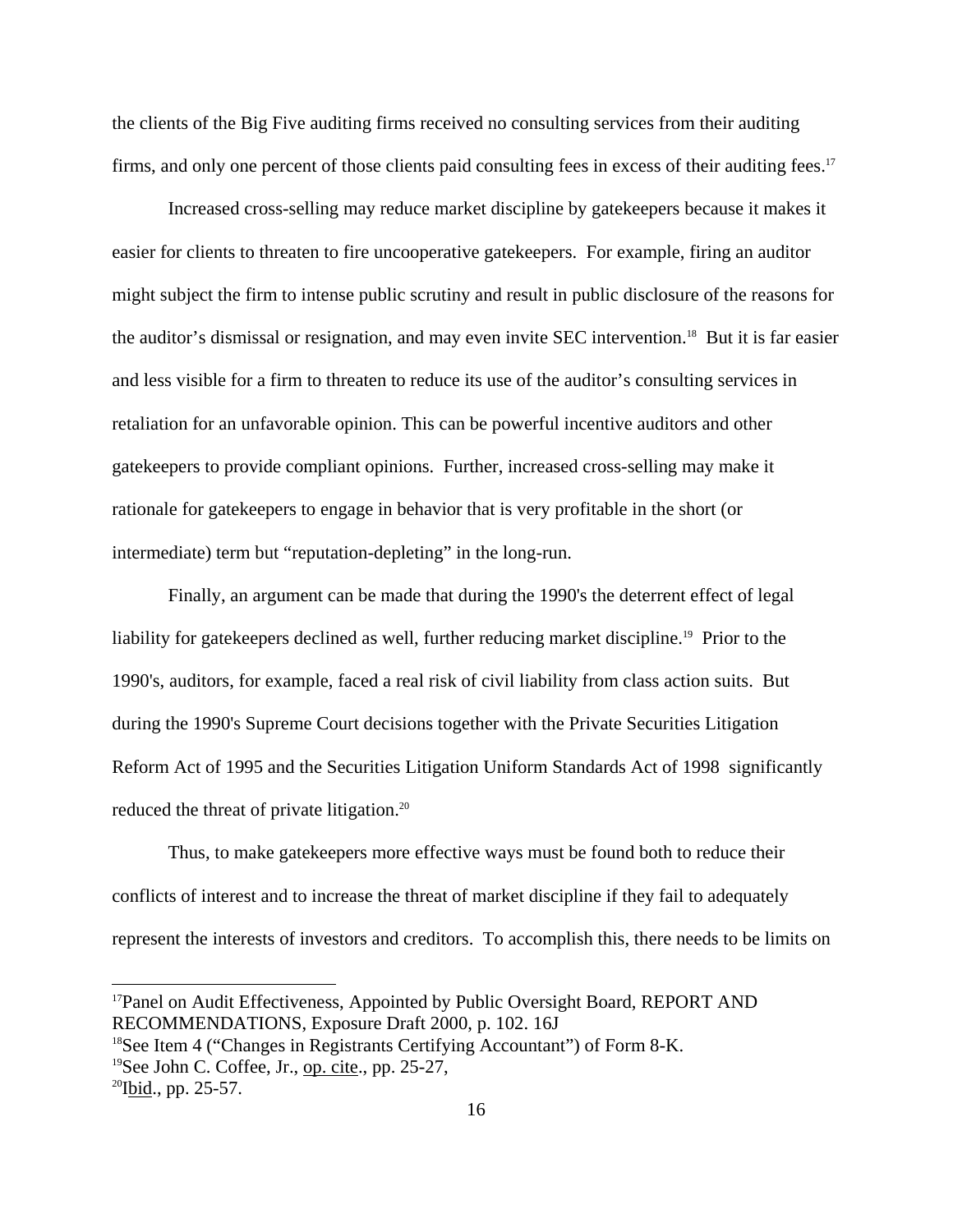the cross-selling of consulting services by auditing firms and credit rating agencies, mandatory "term limits" for the employment of auditors, the separation of security analysis from core investment banking services, and "noisy exit" provisions for lawyers as in Sarbanes-Oxley. Second, we need to do more to encourage "new entry" into gatekeeper industries and to increase competition among gatekeepers. In particular, the SEC should relax its criteria for "licensing" new credit rating agencies.

 Third, we need to revisit the liability system that should be applied to gatekeepers. The current "fault-based" (or negligence) regime has proven to be costly and ineffective. It may be time to consider replacing it with a "strict liability" regime with limits or caps. A strict liability regime would impose strict liability on gatekeepers for material misstatements and omissions in offering documents and financial statements and remove due diligence-based defenses . It would force gatekeepers to take measures to prevent issuer misconduct without requiring a costly inquiry into whether the gatekeepers satisfied inexact standards of conduct (i.e, reasonable care or due diligence defenses). But without limits such a system would obviously be draconian. However, there are a variety of ways to limit the liability of gatekeepers.<sup>21</sup> An important task for the future is to determine if one of these strict liability regimes is likely to work better than what we now have, which does not appear to work at all.

## D. Institutional Shareholders

 $\overline{a}$ 

 Another important dimension of market discipline is getting institutional shareholders – pension funds, mutual funds, banks, life insurance companies and endowment funds – to take a more active role in monitoring and disciplining corporate misconduct. As large owners,

 $21$ For alternative views on this issue, see John C. Coffee, Jr., "Gatekeeper Failure and Reform: The Challenge of Fashioning Relevant Reforms," Columbia Law and Economics Working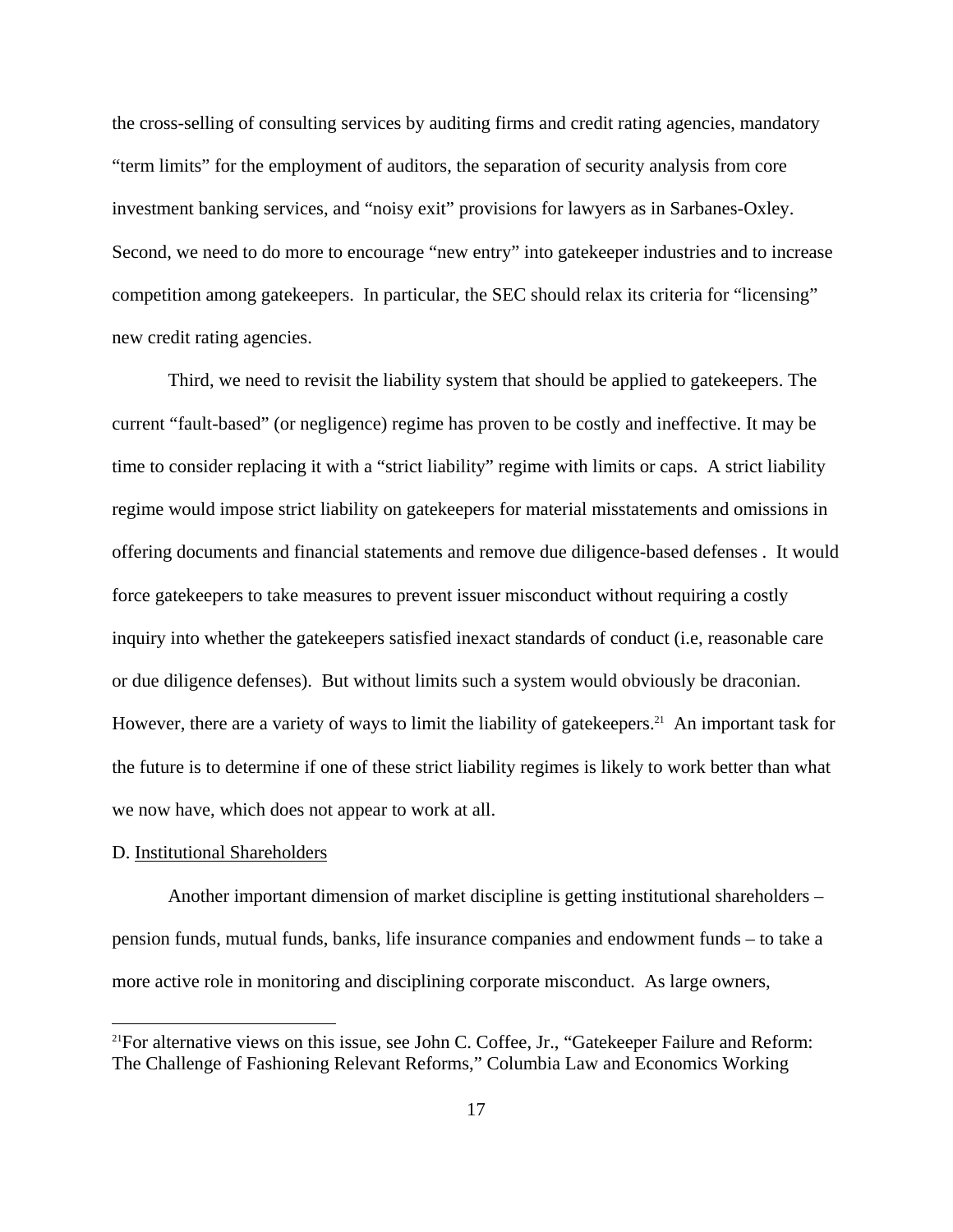institutional investors should have a greater incentive to monitor corporations and should be better able to overcome the information asymmetries and agency costs associated with diffuse stock ownership. Yet, institutional investors failed to protect their investors from managerial misconduct in firms like Enron, Tyco, Global Crossing and WorldCom, even though they held large positions in these firms.

 Getting institutional investors to be more effective corporate monitors is undoubtedly a critical part of any hope we may have of empowering shareholders and increasing market discipline. Together, they now hold about 55 percent of the outstanding equity (market value) of all U.S. firms, up from 34 percent in 1980 and just 12 percent in 1960. In the largest 1000 U.S. firms they own more than 61 percent of the outstanding equity. Is also seems likely that institutional ownership will continue to grow in the future. With respect to the relative importance of the different institutions, in terms of *assets owned*, their respective shares are private pension funds: 27 percent, investment companies or mutual funds: 23 percent, insurance companies: 15 percent, and public pension funds 14.5 percent. In terms of *assets managed*, however, investment companies are by far the largest: they manage almost 36 percent of total institutional assets, compared to 20 percent for private pension funds, 18 percent for both insurance companies and banks, and 6 percent for public pension funds.

 Other than a few public pension funds, however, institutional investors have not played an active role in monitoring corporations. To a large extent, they have been content to do nothing or simply sell the stock of companies where they disagree with management's strategy. One view of this behavior is that it is a rationale response to managerial misconduct. Any other course of action would be more costly and less rewarding for the shareholders and beneficiaries

Paper, Sept. 2003; and Frank Partnoy, "Barbarians at the Gatekeepers?: A Proposal for a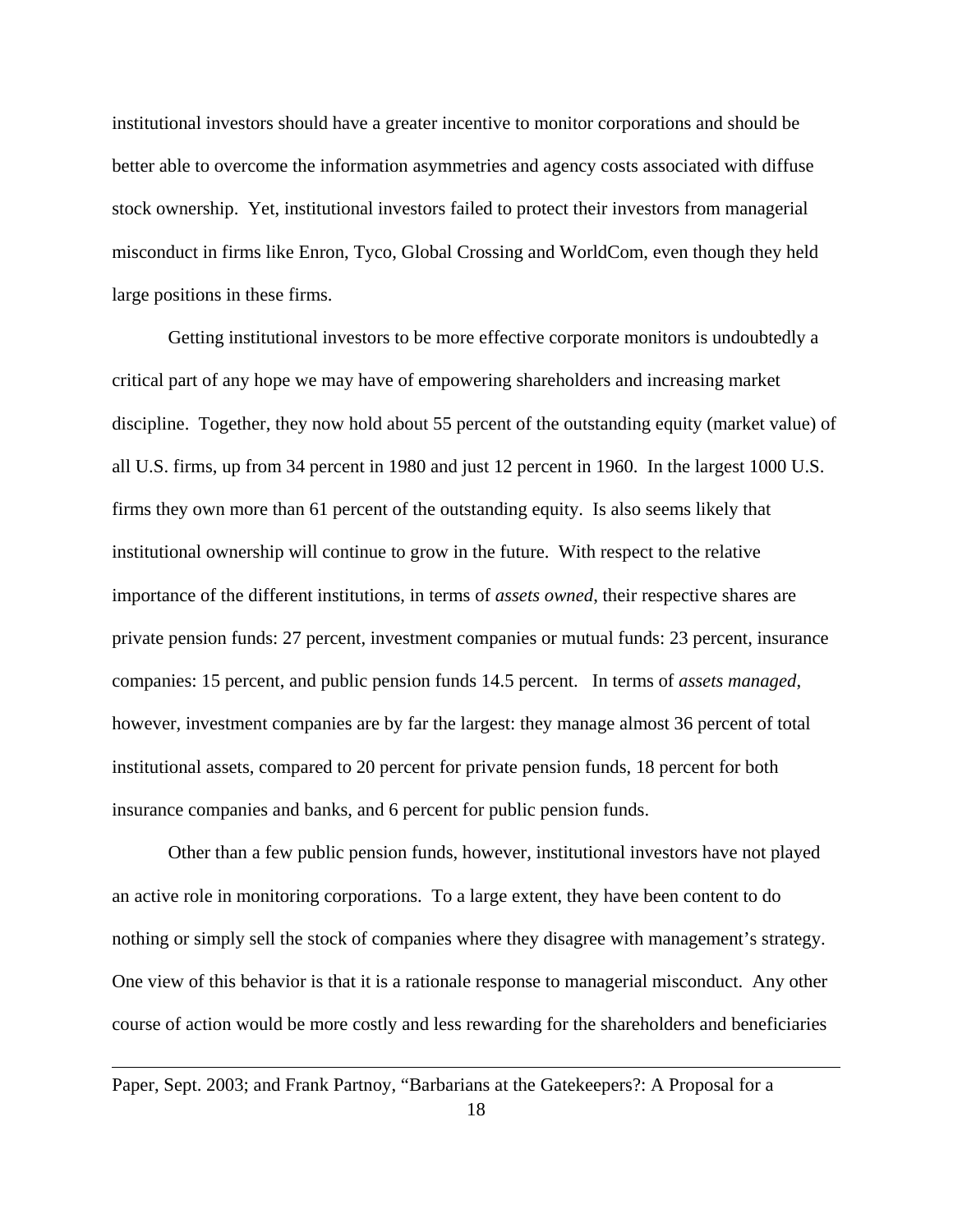of the institutions. But another view is that institutional fund managers have serious conflicts of interests that incentivize them against direct action to prevent corporate misconduct. In this view, the interests of institutional fund managers are closely aligned with those of corporate managers rather than with shareholders (or owners), which is why they customarily support entrenched corporate managers against dissent shareholders.

What are these conflicts? First, the compensation of most mutual fund managers– typically a flat percentage of assets under management – depends largely on the amount of assets under management. This provides a strong incentive for them to grow the assets of the fund. They are rewarded for increasing the funds under management, and penalized for losing funds that they already have. Further, large mutual funds manage a substantial amount of retirement funds originating with corporations, and this has been their most important source of "stable" funds during the 1990's. Pension assets now constitute more than 20 percent of total mutual fund assets, up from 5 percent in 1990. Thus, mutual fund managers are unlikely to engage in corporate governance actions that antagonize corporate managers for fear of losing these pension funds.<sup>22</sup> Second, corporate culture discourages private pension fund managers from active corporate governance. Corporate managers effectively control their own pension funds, and few of them want to meddle in the affairs of other companies for fear of provoking a similar reaction by the pension funds controlled by those companies.

 The law also discourages institutional investors from acquiring large positions in companies and taking a direct interest in corporate affairs, which would give institutional investors a greater incentive to engage in active corporate governance as well as more clout in

Modified Strict Liability Regime," 79 Wash. U. L. Q. 491, 540 (2001).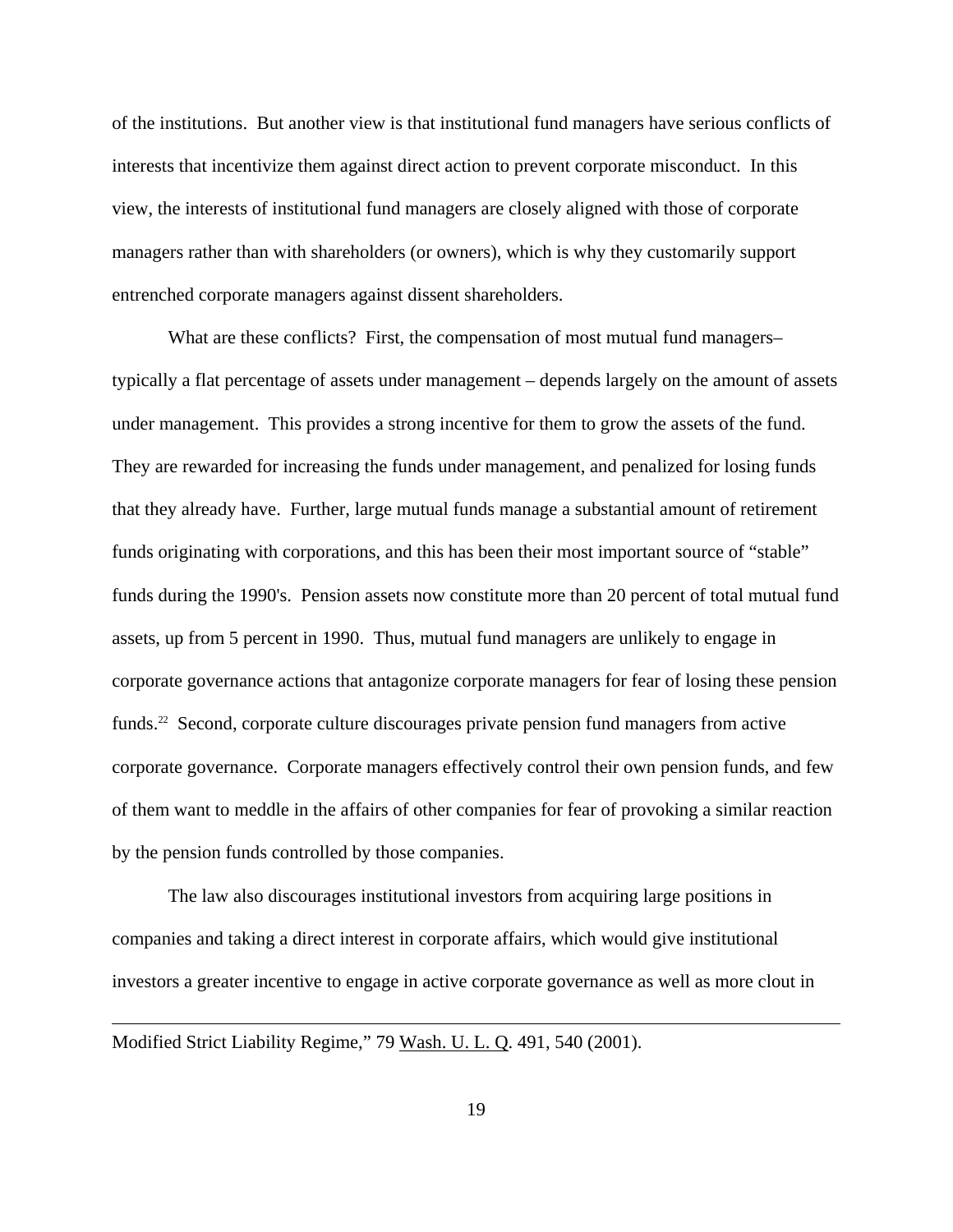corporate managerial suites. For example, the "five and ten" rule in the Investment Company Act of 1940 is a clear attempt to limit mutual fund ownership, and Section 16(b) of the Securities and Exchange Act of 1934 (the "short-swing profits" rule) discourages mutual funds from taking large equity positions and from placing a director on a portfolio company's board of directors.<sup>23</sup> Also, the Employee Retirement Income Security Act (ERISA) and standard trustee law poses significant legal risks to private pension fund managers who acquire large blocks of stock or are active in corporate governance.<sup>24</sup>

 Thus, making institutional investors more active and more effective corporate monitors cuts at the our cultural and legal foundations and involves complex legal, structural, and philosophic issues, starting with whether we even want to encourage larger ownership in firms and more activism by institutional investors? What are the motives and incentives of fund managers, and are they likely to be consistent with those of shareholders? Does not this introduce still another non-transparent principal-agent relationship, fraught with potential conflicts and monitoring problems. And, if we do want to encourage more institutional activism, do we want to encourage active ownership by all institutions, and in particular by public pension funds, which may be conflicted by public or political interests? Finally, what structural and legal changes must be made to change the culture of institutional passiveness and bring about more activism? Of course, if we give up on making institutional investors more

<sup>&</sup>lt;sup>22</sup>While active corporate governance may arguably raise portfolio returns and enhance mutual fund performance, and therefore attract new funds, this relationship is hardly as direct and predictable as the one described above.

 $^{23}$ Requires that at least 50 percent of the value of a fund's total assets satisfy two criteria: an equity position cannot exceed five percent of the value of a fund's assets, and the fund cannot hold more then ten percent of the outstanding securities of any company.<br><sup>24</sup>See Mark J. Roe, Strong Managers, Weak Owners: The Political Roots of American Corporate

Finance, Princeton, N.J.: Princeton University Press, 1994.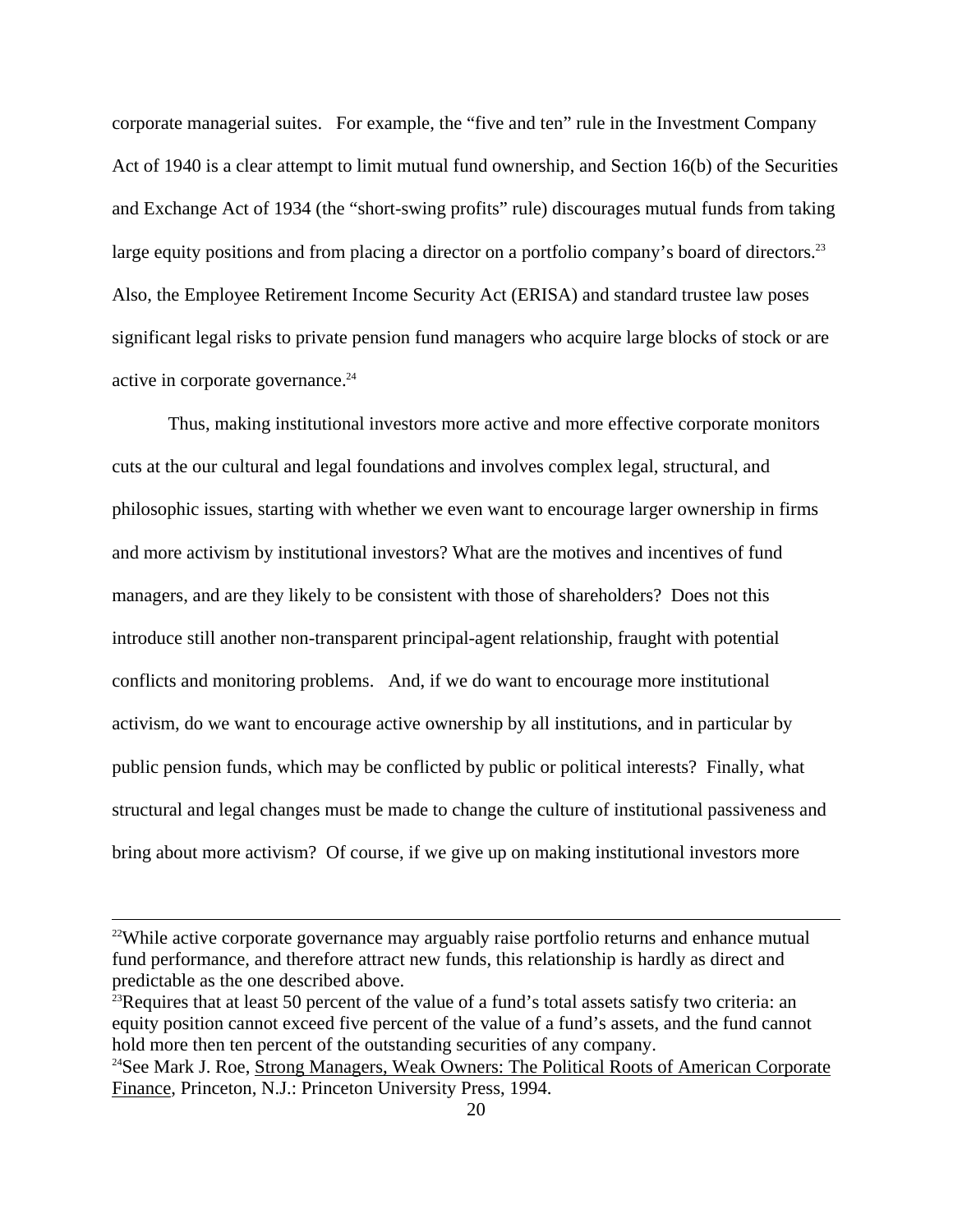effective shareholders, which shareholders will have the incentive and power to monitor corporate managers? Simply selling the shares of underperforming firms may not be enough.

 At minimum, we need to remove the incentives that institutional fund managers now have to support corporate managers. A positive step towards accomplishing this is the new SEC requirement that mutual funds have to disclose annually all their proxy votes during the previous twelve months. This requirement should be extended to all institutional investors. Greater transparency of how fund managers use their proxy votes will at least subject them to scrutiny by their own investors and beneficiaries. We should also review the governance structure of institutional investors themselves.<sup>25</sup> In particular, we need to be assured that the directors of mutual funds are competent and represent the interests of mutual fund shareholders, and that they are truly independent of fund management companies. A good start would be to require that a majority of mutual fund boards be comprised of "independent" directors, and to change the definition of "independence" to be the same as that employed by Sarbanes-Oxley and the New York Stock Exchange.

# IV. Conclusion

 $\overline{a}$ 

 The eruption of corporate accounting scandals and related financial irregularities in the last few years, together with the subsequent revelation of widespread corporate misconduct among American firms, has raised fundamental questions about the effectiveness corporate governance in the United States, and in particular about why there was a collective failure of our various corporate governance mechanisms to prevent or at least alert shareholders and investors to impending problems.

 $25$ See the proposal of the International Corporate Governance Network on "principles of shareholder stewardship."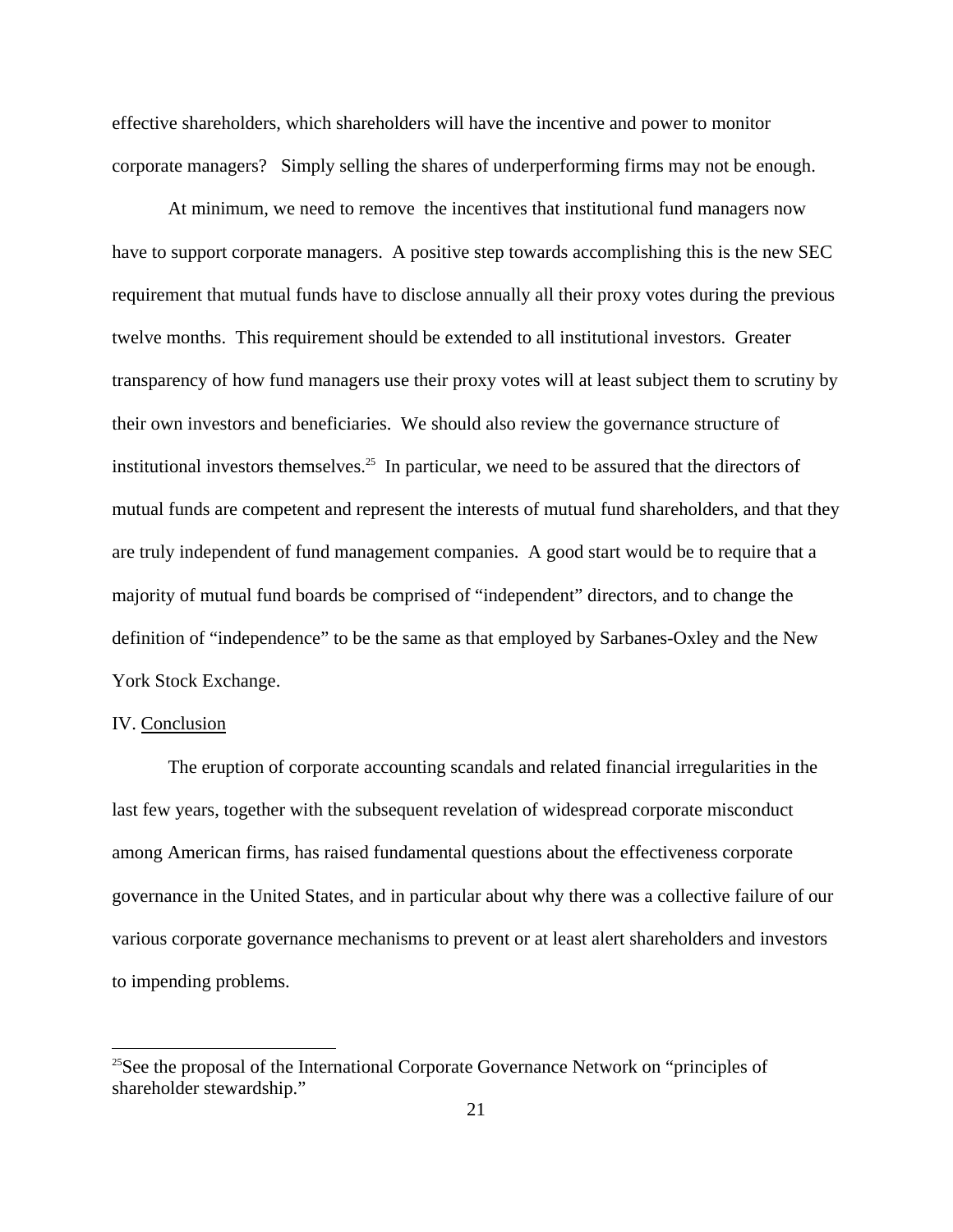To some degree, responsibility for recent corporate misconduct must be allocated to the failure of several components of our business and governance system: (1) corporate managers; (2) corporate boards; (3) gatekeepers; and (4) shareholders, and especially institutional investors. In many cases corporate managers failed in their fiduciary duties to shareholders, and were seemly motivated more by self-aggrandizement and outright greed than by a desire to benefit the corporation and its owners. Corporate boards also failed to represent the interest of shareholders effectively, largely because they either were ignorant of what was going on or did not want to rock the "go along" collegial atmosphere typical of most boardrooms. And where were the "gatekeepers"? Why did the Enron and WorldCom auditors and lawyers not understand what was going on and demand more disclosure and candor, and why did virtually every security analyst fail to see the potential for significant problems in the financial statements (and the associated incomprehensible footnotes) put out by these firms? Finally, shareholders themselves, and especially institutional investors, must bear some of the responsibility for what happened. Rather than actively scrutinizing the behavior of corporate managers and boards, they were largely content to take a passive approach to their investments.

 This paper reviews key components of corporate governance in the United States to determine why these mechanisms may have failed, and then discusses steps that have recently been taken to correct these deficiencies as well as some additional steps we might want to take to further improve corporate governance. In specific, the paper reviews recent trends in executive compensation in the United States and the implications for managerial incentives, the effectiveness of corporate boards, the role and effectiveness of "gatekeepers" – auditors, credit rating agencies, security analysts, etc., and the role of institutional investors.